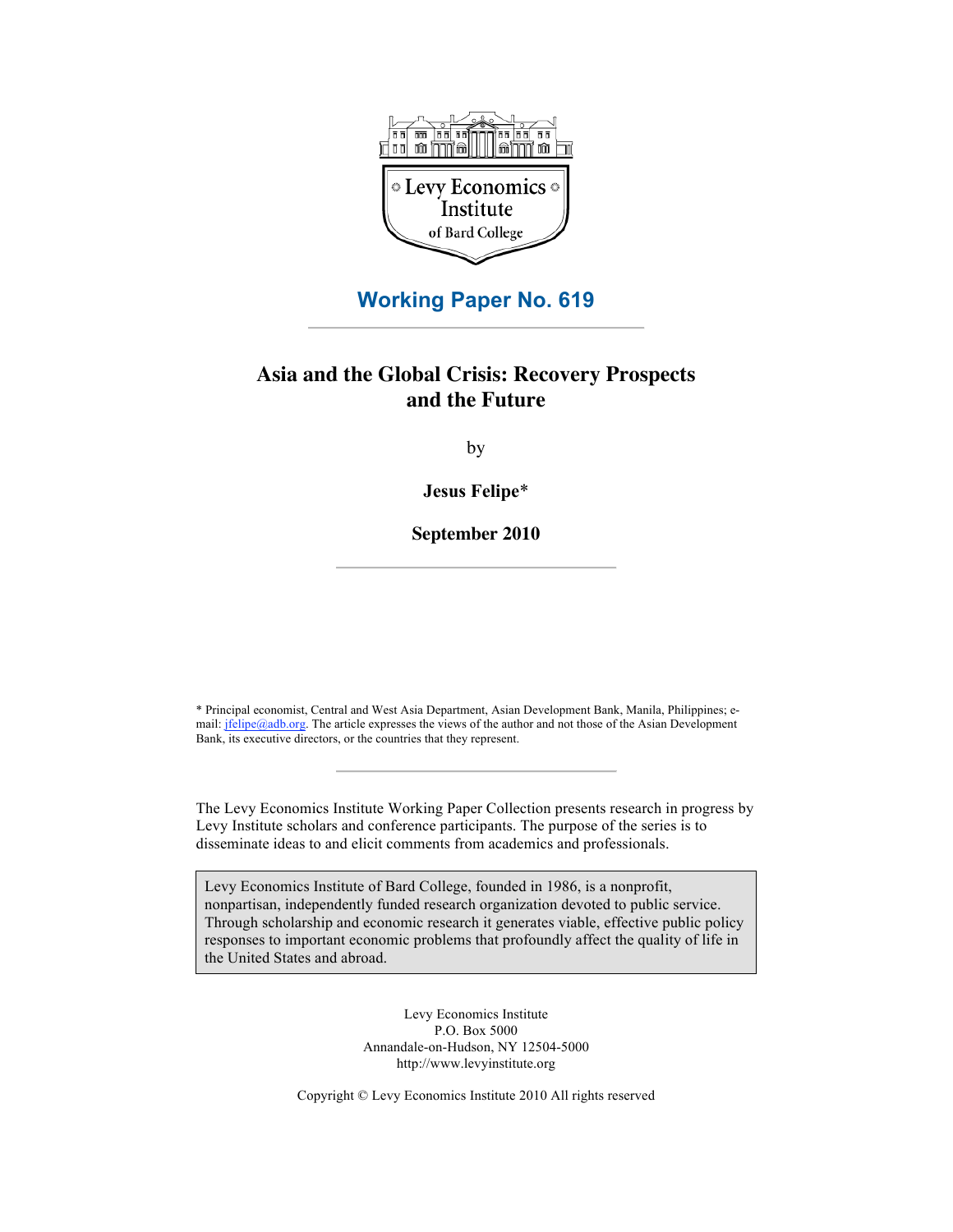### **ABSTRACT**

The global crisis of 2007–09 affected developing Asia largely through a decline in exports to the developed countries and a slowdown in remittances. This happened very quickly, and by 2009 there were already signs of recovery (except on the employment front). This recovery was led by China's impressive performance, aided by a large stimulus package and easy credit. But China needs to make efforts toward rebalancing its economy. Although private consumption has increased at a fast pace during the last decades, investment has done so at an even faster pace, with the consequence that the share of consumption in total output is very low. The risk is that the country may fall into an underconsumption crisis.

Looking at the medium and long term, developing Asia's future is mixed. There is one group of countries with a highly diversified export basket. These countries have an excellent opportunity to thrive if the right policies are implemented. However, there is another group of countries that relies heavily on natural resources. These countries face a serious challenge, since they must diversify.

**Keywords:** Asia; China; Global Crisis; Open Forest

**JEL Classifications:** E61; O11; O53, O57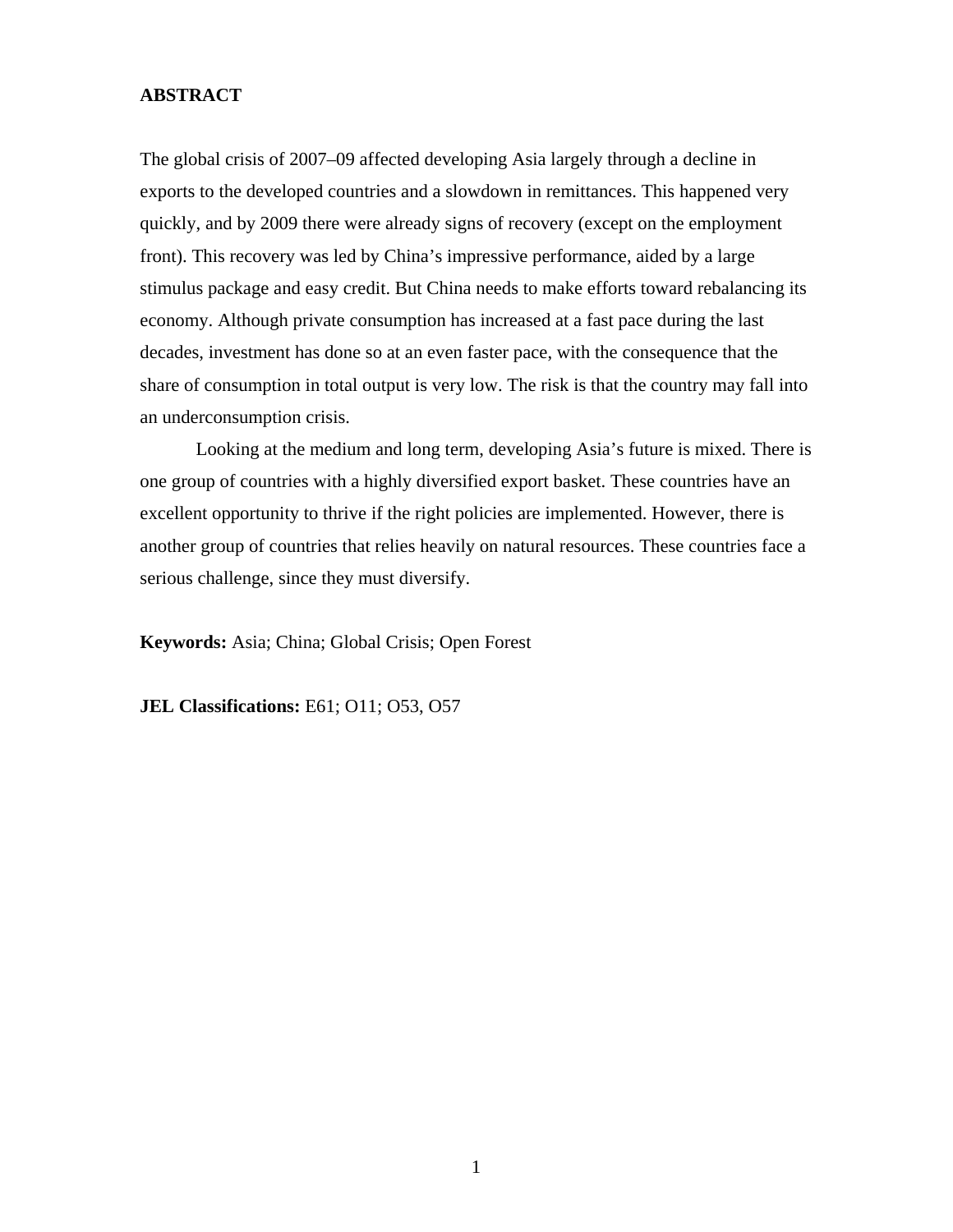#### **1. INTRODUCTION**

In this paper I provide an analysis of how the crisis has affected Asia, the region's prospects of recovery, and the key factors that will determine its performance in the medium and long term.

The April 2009 issue of the IMF's *World Economic Outlook* noted that "the global economy is experiencing its deepest downturn in 50 years" (IMF 2009: 11). According to the Fund's estimates the world economy has experienced four troughs over the past 50 years—1975, 1982, 1991, and 2009. These correspond to declines in world real GDP per capita. Two features of the current recession suggest that it is likely to be unusually severe and that it will be followed by a weaker-than-average recovery (Reinhart and Rogoff 2009). First, it is associated with a deep financial crisis. Second, it appears to be highly synchronized across countries. However, in the September 2009 *World Economic Outlook*, the IMF announced that the recession was over and that in 2009 the world economy would contract by 1.1%. This is the only year the world economy would experience a contraction since 1960. For 2010, the Fund predicts that global growth will reach 3.1%. Much of this recovery is expected to be the result of developing Asia's expansion, led by China. The problem is that this expected recovery in output growth masks the fact that the crisis has led to a net loss of 20 million jobs and that over 40 million workers are at risk of dropping out of the labor force or of joining the ranks of the long-term unemployed (ILO 2009: 1). It is difficult to talk of recovery and end of the crisis in these circumstances.

The remainder of the paper is structured as follows. Section 2 discusses how growth forecasts for Asia have evolved. Section 3 discusses the region's recovery prospects and argues that developing Asia is not uncoupling from the rest of the world. Section 4 offers a discussion of China and the need to rebalance its economy, and of the challenges that it faces. Section 5 discusses developing Asia's medium- and long-term growth prospects based on recent work on structural transformation. Finally, section 6 highlights two important questions that policymakers in Asia will have to pay attention to. The first one is the need to understand long-run growth as a process of structural transformation. The second one is that, despite high growth, unemployment and underemployment are pervasive in many countries across the region. Policymakers across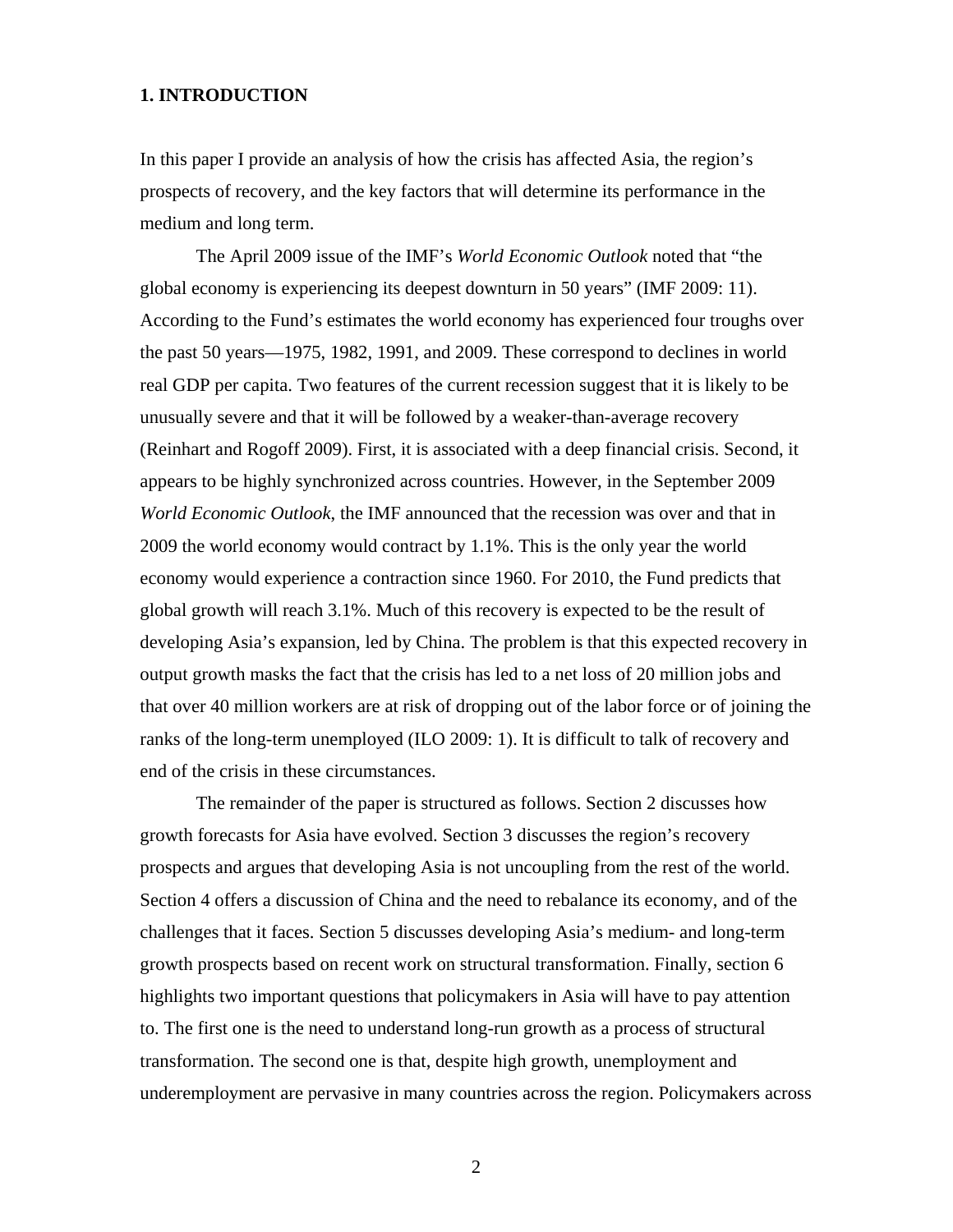developing Asia must implement policies that lead to the full employment of the labor force.

## **2. EVOLVING GROWTH FORECASTS FOR DEVELOPING ASIA**

Until late 2008, many experts thought that this crisis would not hit developing Asia. The main reason was that the region had very limited direct exposure to the toxic assets that originated in Western financial institutions.

However, during the latter part of 2008, it was clear that the crisis was spreading quickly to Asia. The main channel was the real economy, mainly the collapse of exports and the fall in tourism receipts, as well as lower demand for immigrant labor services from the region. Private external capital flows into the region also slowed sharply.

The intensity with which different countries have been affected has depended on their integration into the global financial markets, their reliance on external demand, and their sensitivity to commodity price fluctuations. Overall, the more export-oriented Asian economies have suffered the most.

East and Southeast Asian economies have been badly affected. Japan's economy contracted by 12% (annualized rate) in the fourth quarter of 2008. The GDP of the newly industrialized economies declined at rates between 10% and 25%. Southeast Asian countries have also been badly damaged. China and India have been affected through the contraction of their export sectors, but their economies have continued to grow because trade represents a smaller share of the economy, and because active measures have supported domestic activity.

The central Asian economies have also been affected in varying degrees, although overall they will experience the largest reversal of economic fortune over the near term. Linkages to international financial markets are weak in most of these countries. They are being affected through three channels: (i) falling commodity prices; (ii) declining export demand; and (iii) lower remittance inflows.

Table 1 summarizes the Asian Development Bank's (ADB) annual growth rate forecasts for the region, taken from the *Asian Development Outlook*, published in April, and from the *Asian Development Outlook Update*, published in September. The two forecasts in each *Outlook* correspond to the year in question and the following year. The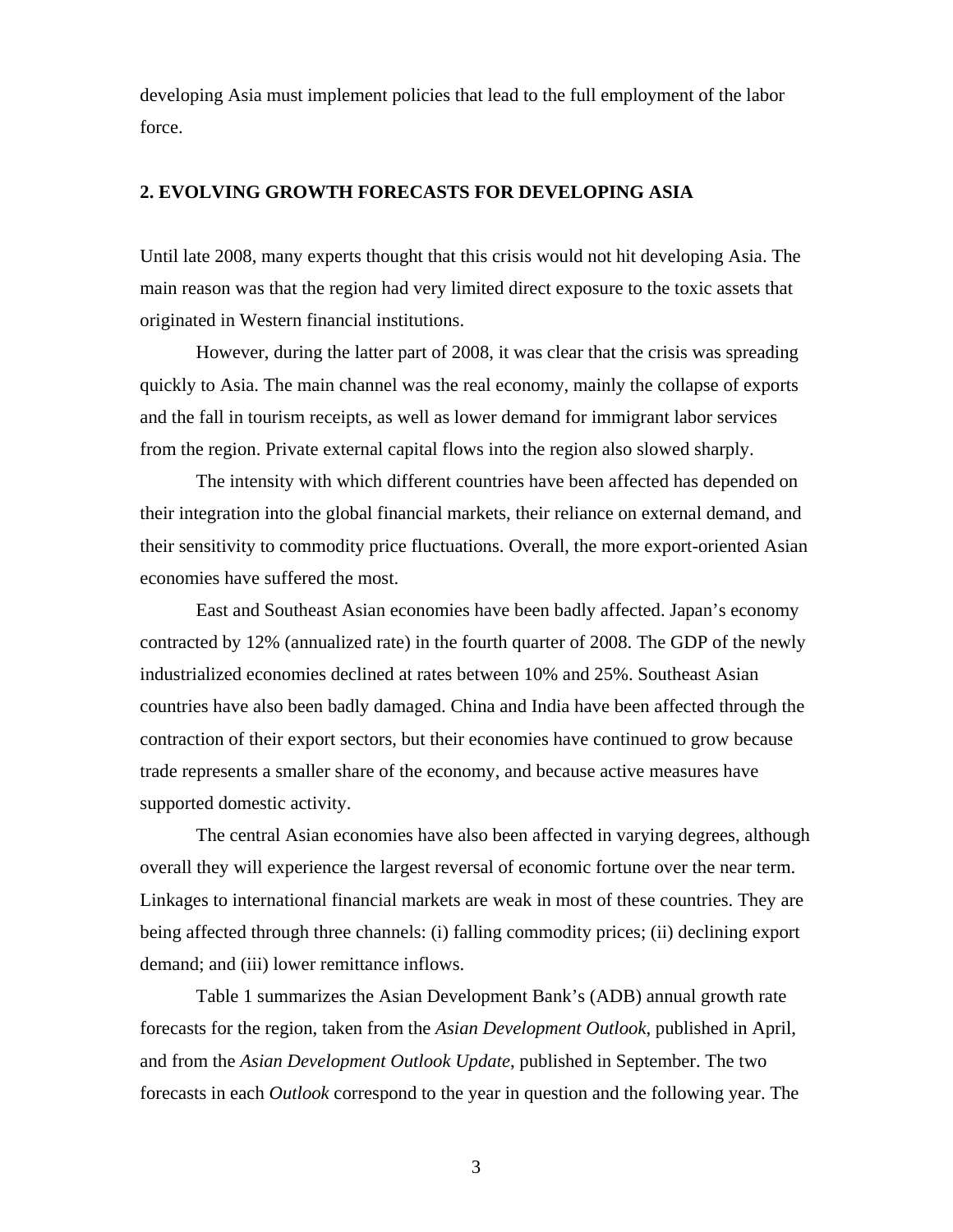table indicates that even in September 2008, when it published the *Update*, while recognizing increasing uncertainty and acknowledging that Asia would be affected by the developments elsewhere, ADB was still upbeat about the region, as average growth for 2009 was forecast at 7.2%, only marginally below the April forecast of 7.8%. Taking into account that the developed world was already suffering the consequences of the crisis, the belief was still that the Asian economies would only be moderately affected by it. However, by April 2009, ADB had downgraded the overall forecast for the region to 3.4%, but thought that the recession would be relatively short lived and that a quick recovery would set in with growth in 2010 reaching 6%. Things did not change much in the September 2009 *Update* forecast, although ADB is slightly more optimistic: the region's 2009 growth is expected to reach 3.9% in 2009, and the prospects for 2010 are marginally better than those six months earlier, with regional growth reaching 6.4%. Given the latest data, a growing number of economists agree, though with a high degree of caution, that this is the beginning of a V-shaped recovery.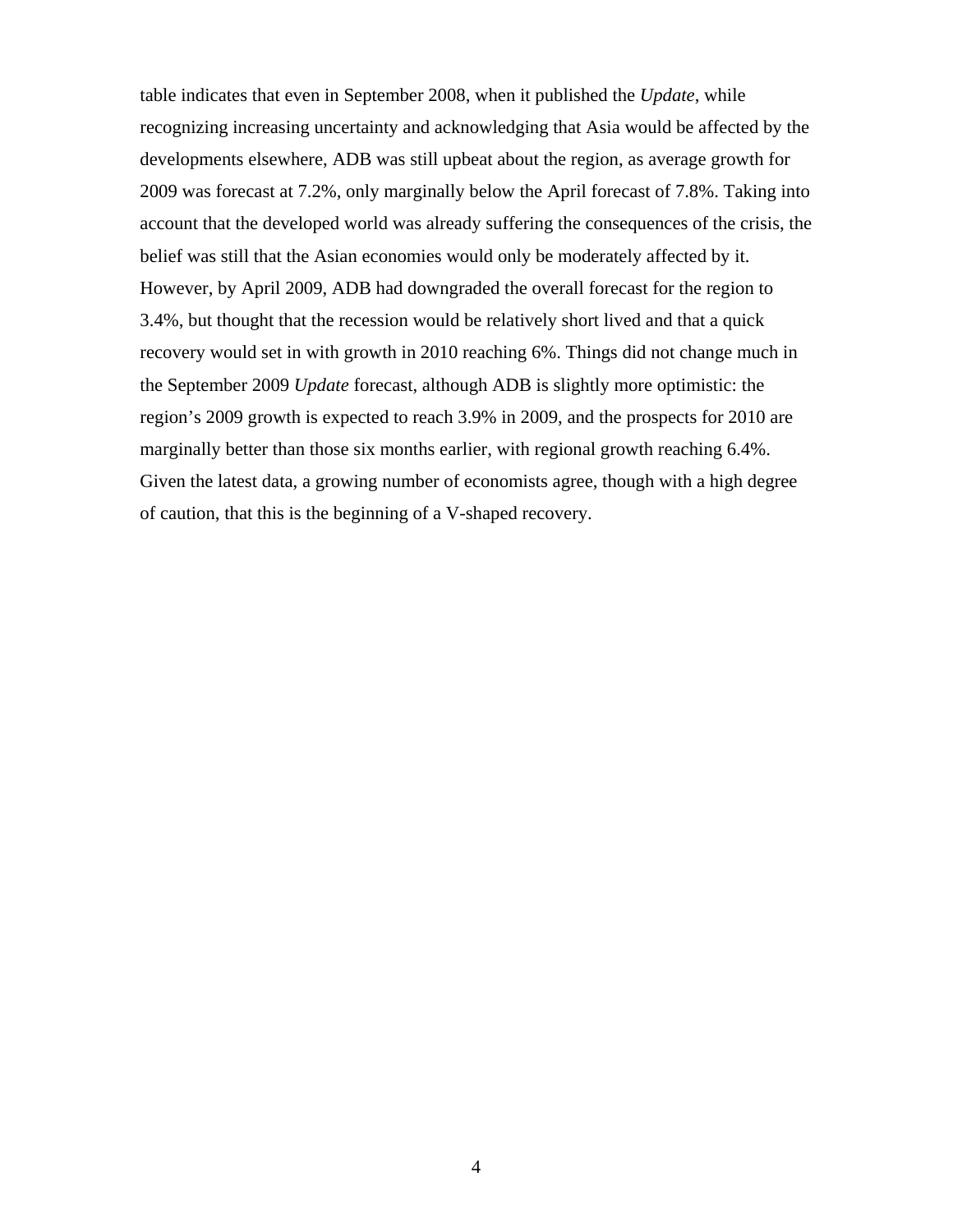|                              | <b>ADO 2007</b>          |                          | <b>ADO 2007</b><br><b>Update</b> |                          | <b>ADO 2008</b> |                          | <b>ADO 2008</b><br><b>Update</b> |                          | <b>ADO 2009</b> |                | <b>ADO 2009</b><br><b>Update</b> |            |
|------------------------------|--------------------------|--------------------------|----------------------------------|--------------------------|-----------------|--------------------------|----------------------------------|--------------------------|-----------------|----------------|----------------------------------|------------|
|                              | 2007<br>2008             |                          | 2007<br>2008<br>2008             |                          |                 | 2008<br>2009             |                                  | 2009                     | 2009<br>2010    |                | 2009<br>2010                     |            |
| <b>Central Asia</b>          | 10.3                     | 9.4                      | 11.1                             | 10.1                     | 7.5             | 8.4                      | 7.6                              | 8.0                      | 3.9             | 4.8            | 0.5                              | 3.6        |
| Armenia                      | 10.0                     | 9.0                      | 11.0                             | 9.0                      | 10.0            | 8.0                      | 10.0                             | 8.0                      | 0.5             | 3.0            | $-9.9$                           | 0.9        |
| Azerbaijan                   | 25.0                     | 17.0                     | 27.0                             | 20.0                     | 15.7            | 18.0                     | 15.7                             | 14.0                     | 8.0             | 6.7            | 3.0                              | 4.5        |
| Georgia                      | $\blacksquare$           | $\blacksquare$           | $\Box$                           | $\blacksquare$           | 6.5             | 7.0                      | $\overline{\phantom{a}}$         | $\overline{\phantom{a}}$ | 2.5             | 6.0            | $-4.0$                           | $2.5\,$    |
| Kazakhstan                   | 8.6                      | 8.9                      | 9.0                              | 8.9                      | 5.0             | 6.3                      | 5.0                              | 6.3                      | 2.0             | 3.3            | $-1.0$                           | 2.5        |
| Kyrgyz Republic              | 4.0                      | 5.0                      | 6.0                              | $7.0\,$                  | 7.6             | 7.6                      | $7.0\,$                          | $\bf 6.5$                | 4.0             | 6.0            | 1.0                              | 2.0        |
| Tajikistan                   | 7.5                      | 7.1                      | 7.5                              | 8.0                      | 8.0             | 8.0                      | 5.0                              | $7.0$                    | 3.0             | 4.0            | 0.5                              | 2.0        |
| Turkmenistan                 | 8.5                      | 8.5                      | 10.0                             | 10.0                     | 10.0            | 10.0                     | 10.0                             | 10.0                     | 10.0            | 10.0           | 8.0                              | 10.0       |
| Uzbekistan                   | $7.4\,$                  | 7.1                      | 8.0                              | $7.5\,$                  | 7.8             | 7.2                      | 8.0                              | 8.0                      | $7.0$           | $\bf 6.5$      | 7.0                              | 6.5        |
| <b>East Asia</b>             | 8.0                      | 8.0                      | 8.9                              | 8.7                      | 8.1             | 8.2                      | 8.0                              | 7.7                      | 3.6             | 6.5            | 4.4                              | 7.1        |
| China, People's Rep. of      | 10.0                     | 9.8                      | 11.2                             | 10.8                     | 10.0            | $9.8\,$                  | 10.0                             | 9.5                      | $7.0$           | 8.0            | 8.2                              | 8.9        |
| Hong Kong, China             | 5.4                      | 5.2                      | 6.0                              | 5.4                      | 4.5             | 4.8                      | 4.5                              | 4.5                      | $-2.0$          | 3.0            | $-4.0$                           | $3.0\,$    |
| Korea, Rep. of               | 4.5                      | 4.8                      | 4.6                              | 5.0                      | 5.0             | 5.2                      | 4.6                              | 4.5                      | $-3.0$          | 4.0            | $-2.0$                           | 4.0        |
| Mongolia                     | 7.0                      | 7.0                      | 8.0                              | 8.0                      | 9.5             | 9.0                      | 9.0                              | 8.0                      | 3.0             | 4.5            | 2.8                              | 4.3        |
| Taipei, China                | 4.3                      | 4.5                      | 4.6                              | 4.5                      | 4.2             | 5.6                      | 4.2                              | 4.6                      | $-4.0$          | 2.4            | $-4.9$                           | 2.4        |
| <b>South Asia</b>            | 7.7                      | 8.0                      | 8.1                              | 8.1                      | 7.6             | 8.1                      | 7.1                              | 6.7                      | 4.8             | 6.1            | 5.6                              | 6.4        |
| Afghanistan, Islamic Rep. of | 10.0                     | 10.0                     | 13.0                             | 8.4                      | 9.0             | 9.0                      | $7.5\,$                          | 8.3                      | 9.0             | $7.5\,$        | 15.7                             | 8.5        |
| <b>Bangladesh</b>            | 6.5                      | 7.0                      | 6.5                              | $\bf 6.5$                | 6.0             | 6.5                      | 6.2                              | $\bf 6.5$                | 5.6             | 5.2            | 5.9                              | $5.2\,$    |
| <b>Bhutan</b>                | 18.0                     | 10.0                     | 18.0                             | 10.0                     | 14.4            | 7.2                      | 14.4                             | 7.2                      | $5.5\,$         | 6.5            | 6.0                              | 6.5        |
| India                        | 8.0                      | 8.3                      | 8.5                              | 8.5                      | 8.0             | 8.5                      | $7.4\,$                          | 7.0                      | 5.0             | 6.5            | 6.0                              | $7.0\,$    |
| <b>Maldives</b>              | 12.1                     | 8.0                      | $7.3\,$                          | 8.0                      | 8.0             | $7.0\,$                  | $\bf 6.5$                        | $7.0$                    | 1.0             | 1.5            | $-3.5$                           | 3.5        |
| Nepal                        | 2.8                      | 2.8                      | 2.5                              | 2.8                      | 3.8             | 4.3                      | 5.6                              | 5.0                      | 3.0             | $3.5\,$        | 3.8                              | 4.0        |
| Pakistan                     | 6.8                      | $\bf 6.5$                | $7.0\,$                          | 6.5                      | 6.3             | 6.5                      | 5.8                              | 4.5                      | 2.8             | 4.0            | 2.0                              | $3.0\,$    |
| Sri Lanka                    | 6.1                      | 6.0                      | 6.1                              | 6.0                      | 6.0             | 6.0                      | 6.0                              | 6.0                      | 4.5             | 6.0            | 4.0                              | 6.0        |
| <b>Southeast Asia</b>        | 5.6                      | 5.9                      | 6.1                              | 6.1                      | 5.7             | 6.0                      | 5.4                              | 5.4                      | 0.7             | 4.2            | 0.1                              | 4.3        |
| <b>Brunei Darussalam</b>     | $\overline{\phantom{a}}$ | $\sim$                   | $\blacksquare$                   | $\overline{\phantom{a}}$ | $\blacksquare$  | $\overline{\phantom{a}}$ | $\blacksquare$                   | $\overline{\phantom{a}}$ | $-0.4$          | 2.3            | $-1.2$                           | 2.3        |
| Cambodia                     | 9.5                      | 9.0                      | 9.2                              | 8.0                      | 7.5             | 7.0                      | 6.5                              | 6.0                      | 2.5             | 4.0            | $-1.5$                           | $3.5\,$    |
| Indonesia                    | 6.0                      | 6.3                      | 6.2                              | 6.4                      | 6.0             | 6.2                      | 6.2                              | 6.2                      | 3.6             | $5.0\,$        | 4.3                              | $5.4\,$    |
| Lao People's Dem. Rep.       | 6.8                      | $\bf 6.5$                | $6.8\,$                          | 6.5                      | 7.7             | 7.8                      | $7.5\,$                          | 7.6                      | $5.5\,$         | 5.7            | $5.5\,$                          | 5.7        |
| Malaysia                     | $5.4\,$                  | 5.7                      | 5.6                              | 5.7                      | 5.4             | 5.9                      | 5.6                              | $5.3\,$                  | $-0.2$          | 4.4            | $-3.1$                           | 4.2        |
| Myanmar                      | $\blacksquare$           |                          | $\blacksquare$                   | $\blacksquare$           | -               | $\overline{\phantom{a}}$ | $\overline{\phantom{a}}$         | $\overline{\phantom{a}}$ |                 | $\blacksquare$ | $\overline{a}$                   |            |
| Philippines                  | 5.4                      | 5.7                      | 6.6                              | 6.0                      | 6.0             | 6.2                      | 4.5                              | 4.7                      | 2.5             | 3.5            | 1.6                              | 3.3        |
| Singapore                    | 6.0                      | $5.5\,$                  | $7.5\,$                          | 6.0                      | 5.2             | $5.8\,$                  | 4.2                              | 4.6                      | $-5.0$          | $3.5\,$        | $-5.0$                           | 3.5        |
| Thailand                     | 4.0                      | $5.0\,$                  | 4.0                              | 5.0                      | 5.0             | 5.2                      | $5.0\,$                          | $5.0\,$                  | $-2.0$          | 3.0            | $-3.2$                           | 3.0        |
| Vietnam                      | 8.3                      | 8.5                      | 8.3                              | 8.5                      | 7.0             | 8.1                      | 6.5                              | 6.0                      | 4.5             | 6.5            | 4.7                              | 6.5        |
| The Pacific                  | 4.5                      | 2.8                      | 3.5                              | $3.2\,$                  | 4.4             | 3.3                      | 4.8                              | 3.4                      | $3.0\,$         | $2.7\,$        | 2.8                              | 3.1        |
| Cook Islands                 | 3.2                      | 3.9                      | 2.5                              | 3.5                      | 3.5             | 3.5                      | 2.5                              | 2.9                      | 1.0             | 0.8            | $-0.1$                           | 0.8        |
| Fiji Islands                 | $-2.3$                   | 1.3                      | $-3.1$                           | 1.5                      | 1.6             | 1.6                      | 1.7                              | 1.4                      | $-0.5$          | 0.2            | $-1.0$                           | 0.5        |
| Kiribati                     |                          | $\overline{\phantom{a}}$ | 1.0                              | $1.0\,$                  | 1.0             | 1.0                      | 0.6                              | $0.8\,$                  | $1.0\,$         | 0.9            | 1.0                              | 0.9        |
| Marshall Islands, Rep. of    | $3.5\,$                  | $\overline{\phantom{a}}$ | $2.5\,$                          | $\overline{\phantom{a}}$ | $1.0$           | 1.0                      | $-4.2$                           | $-2.2$                   | 0.5             | 0.8            | 0.5                              | 0.8        |
| Micronesia. Fed. States of   | $1.0\,$                  | 1.5                      | 1.0                              | 1.5                      | $-3.5$          | $-3.0$                   | $-5.0$                           | $-2.2$                   | $-0.1$          | 0.8            | 0.5                              | $0.5\,$    |
| Nauru                        | $\blacksquare$           |                          | $\overline{\phantom{a}}$         |                          | $-2.4$          | $-4.4$                   | $-2.4$                           | 1.5                      | 1.5             | 1.5            | $1.0\,$                          | 0.0        |
| Palau, Rep. of               | 5.5                      | 4.8                      | 5.5                              | 4.8                      | 2.0             | 3.0                      | $1.2\,$                          | $2.2\,$                  | $-2.0$          | $-0.2$         | $-3.0$                           | -1.0       |
| Papua New Guinea             | 4.5                      | 3.5                      | $5.2\,$                          | 4.5                      | 6.6             | 4.6                      | $7.6\,$                          | 5.1                      | 4.0             | $3.5\,$        | 4.5                              | 3.9        |
| Samoa                        | 3.1                      | $\blacksquare$           | 3.1                              | $\Box$                   | $3.0\,$         | 3.0                      | $\!3.3\!$                        | $2.5\,$                  | $-1.0$          | $-0.1$         | $-0.8$                           | $-0.6$     |
| Solomon Islands              | $5.0\,$                  | 4.0                      | 6.3                              | 4.0                      | 6.0             | $2.5\,$                  | $8.0\,$                          | 4.0                      | 2.2             | $1.7\,$        | 0.0                              | 2.6        |
| Timor-Leste, Dem. Rep. of    | 32.1                     | $3.5\,$                  | 22.0                             | $\!3.5\!$                | 6.5             | 4.9                      | $\bf 6.5$                        | 4.9                      | 10.0            | 8.0            | $\bf 8.0$                        | 9.0        |
| Tonga                        | 0.0                      | $2.9\,$                  | $-3.5$                           | 0.1                      | 1.0             | 2.0                      | $1.0\,$                          | 2.0                      | $-2.0$          | $-0.6$         | $-0.5$                           | 0.5        |
| Tuvalu                       | 2.5                      | 2.5                      | $2.5\,$                          | 2.5                      | 2.0             | 2.0                      | 1.2                              | 1.6                      | 1.0             | 0.9            | 1.0                              | $1.0\,$    |
| Vanuatu                      | 4.7                      | 4.6                      | 4.7                              | 4.6                      | $5.7\,$         | 4.3                      | $5.7\,$                          | $2.9\,$                  | 3.5             | 0.8            | $4.0\,$                          | $3.5\,$    |
| Average                      | $7.6\,$                  | $7.7\,$                  | $\bf 8.3$                        | $\bf 8.2$                | $7.6\,$         | $7.8\,$                  | $7.5\,$                          | $7.2\,$                  | 3.4             | $6.0\,$        | $\bf 3.9$                        | $\bf{6.4}$ |

**Table 1.** *Asian Development Outlook* **(ADO) Growth Forecasts**

**Source:** *Asian Development Outlook* 2007, 2008, and 2009 (published in April). *Asian Development Outlook Update* 2007, 2008, and 2009 (published in September).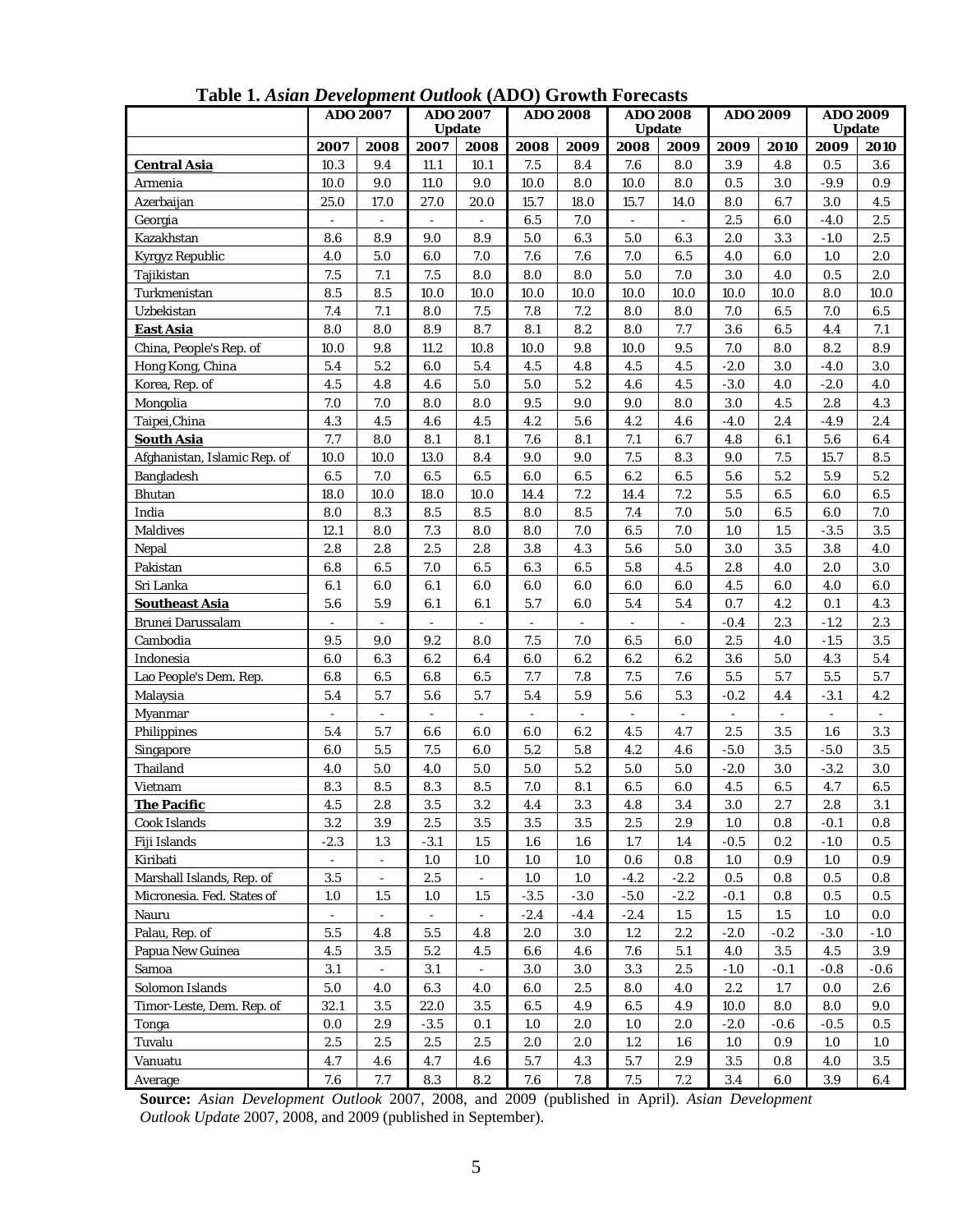What happened during the last months of 2008 and the early months of 2009? By then it had become clear that Asia would not be spared from the crisis, that it had not decoupled from the developed world, and that the region would see a decline in export growth that would lead to a significant deceleration in overall growth. It also became clear that growth in all subregions would falter. The central Asian economies and the Pacific Islands would be severely affected. Growth in Southeast Asia was expected to collapse—just above zero, a view that has not changed in the September 2009 *Update*. Only the fiscal stimulus on domestic demand and a slight recovery in external demand will keep these economies afloat.

The south Asian growth average came down as a result of India's deteriorating prospects, with forecast growth at 5% (revised up to 6% in the September 2009 *Update*). India's recently announced budget provides an important boost to public expenditures.

In the case of east Asia, China's growth forecast for 2009 significantly declined from 9.5% in September of 2008 to 7% in April of 2009, although it improved to 8.2% in the September 2009 *Update*. China's massive two-year fiscal stimulus package of about \$585 billion, announced in November 2008, and substantial loan growth (only 30% of China's stimulus will come from the central government; most of the rest will be financed by the country's banks) have played a key role in sustaining growth in  $2009$ .<sup>1</sup> China needed to implement this mammoth package to ensure that growth did not collapse and fall below the 8% that is estimated to be needed to generate employment and to ensure social stability. However, the package is failing on the second objective, as I argue in the last section. Finally, in early 2009 it became clear that the very open and exportoriented economies of Singapore, Taiwan, Korea, and Hong Kong would be badly hit, all of them registering significantly negative growth rates. This prognosis remains in the September 2009 *Update*.

#### **3. RECOVERY PROSPECTS: IS THE GLASS HALF FULL OR HALF EMPTY?**

Recent research by Gupta and Miniane (2009) on crises in east and Southeast Asia shows that recoveries have tended to be weak, because they have been, in general, driven by a single engine—exports—and because have been *investment-less*. Other emerging

<sup>&</sup>lt;sup>1</sup> Recent data on China seem to indicate that the effect of the fiscal stimulus is fading, and that the stimulus is coming not from the budget but from infrastructure projects run outside the budget.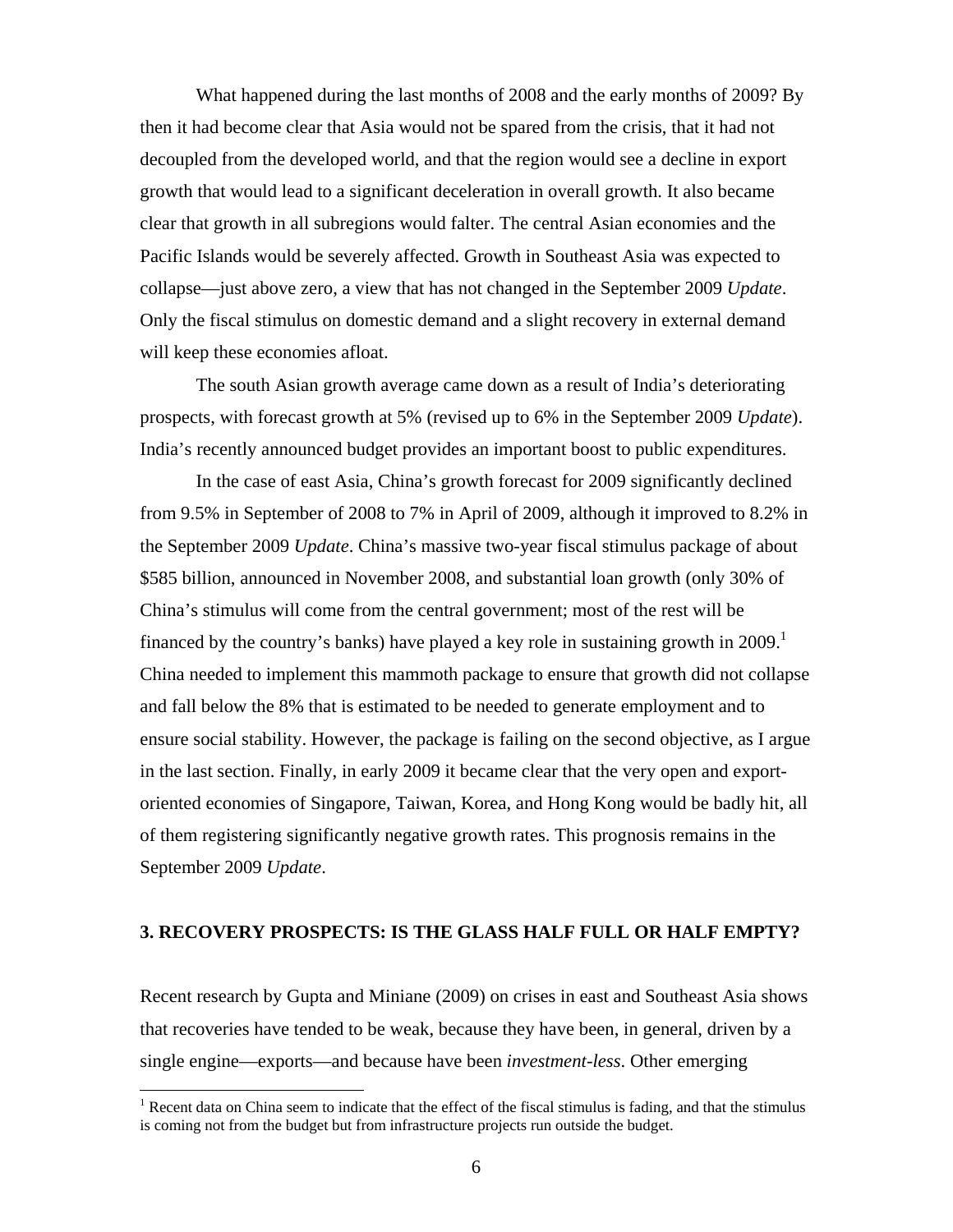economies have managed to recover from crises faster due to a stronger contribution from domestic demand, in particular investment. Also, deep recessions in Asia have resulted in substantial declines in potential output growth, indicating that their effects are permanent. This may be because investment tends to decline during recessions. Comparing the period 2000–2006 with 1990–1996, growth slipped by an average 2.5% a year in the five countries that were most directly affected by the 1997–1998 crisis— Indonesia, Korea, Malaysia, Philippines, and Thailand. Likewise, these countries suffered a decline in participation rates among working-age men and have never recovered and reached precrisis levels.

The question that arises is: how will Asia manage to get out of the crisis this time, given that demand in the United States and Europe will not recover any time soon? It seems that the only way out will be a rebalancing toward domestic demand. This, however, will be very difficult in the short to medium term.

Many Asian countries have implemented stimulus packages (see table 2). However, it is virtually impossible to know the *true* amount of these packages. The *Asian Development Outlook Update* (2009: 27) indicates that "fiscal stimuli in 11 Asian developing economies averages 7.1% of nominal 2008 GDP." However, figures were calculated as the ratio of the amounts *announced* divided by 2008 GDP. In some countries, budgetary categories were simply reallocated, in other cases, taxes have been cut, while in others subsidies have increased. Finally, in some other cases, stimulus packages have taken the form of (additional) increases in government spending.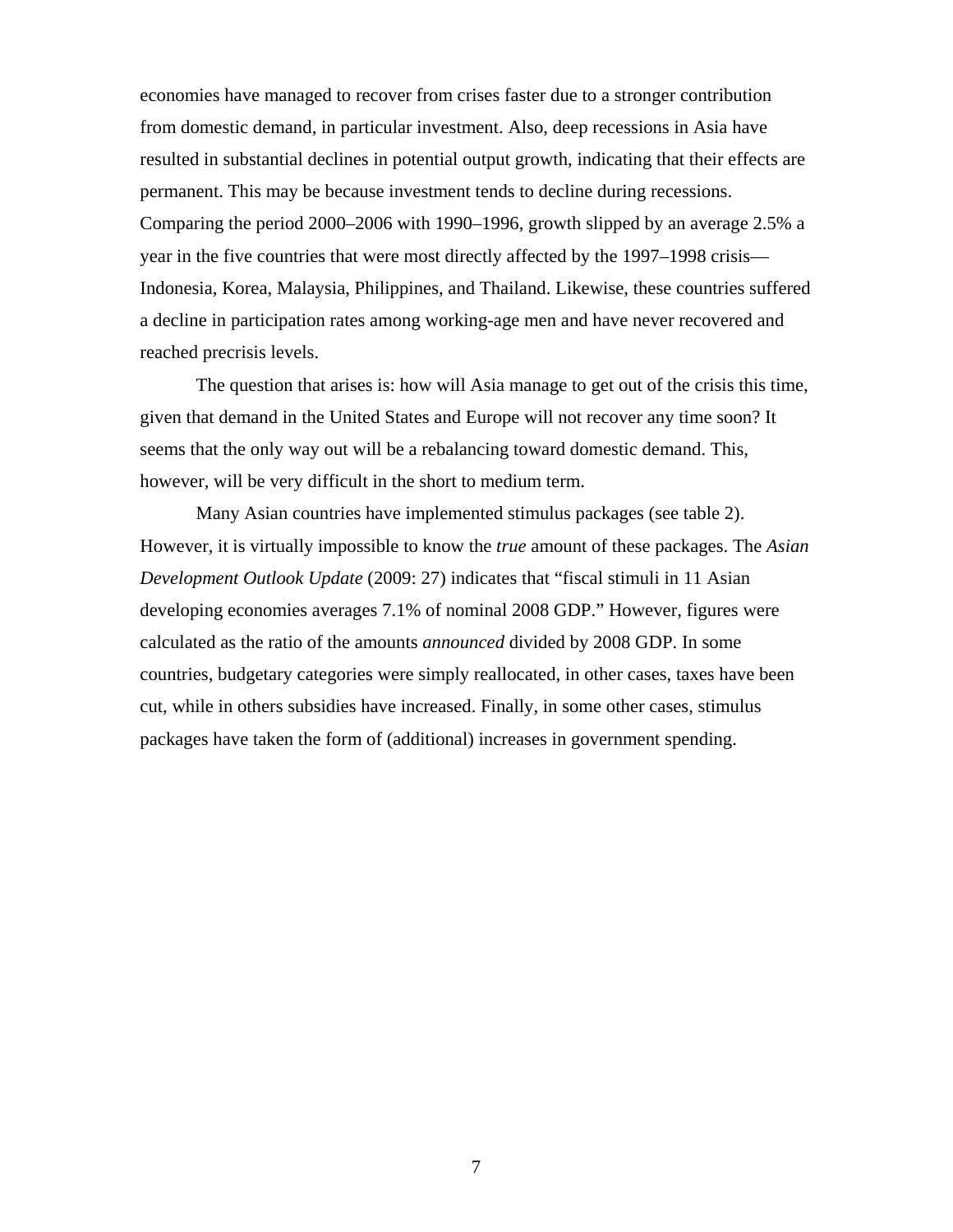| <b>China</b>       | <b>Singapore</b>  | India             | <b>Indonesia</b>   | Georgia           |
|--------------------|-------------------|-------------------|--------------------|-------------------|
| Announced in       | In January 2009,  | Combined fiscal   | <b>Stimulus</b>    | In addition to    |
| November 2008,     | the government    | deficit of 10.8%  | package of         | infrastructure    |
| a two-year         | announced that it | of GDP for        | Rp73.3 trillion of | projects, the     |
| stimulus package   | would spend       | FY2009.           | tax incentives,    | government        |
| worth CNY4         | S\$20.5 billion   | India aims to     | pay increases,     | moved to protect  |
| trillion. Fiscal   | (8% of GDP).      | bolster labor-    | export             | thousands of jobs |
| deficit will       | Aside from        | intensive         | guarantees, cash   | at the threatened |
| increase from      | creating job      | industries and to | transfers, and     | Russian-backed    |
| 0.4% of GDP in     | opportunities     | create jobs       | increased          | manufacturer      |
| 2008 to 3% in      | through           | through           | government         | Energy-invest by  |
| 2009. Almost       | infrastructure    | infrastructure    | spending.          | making a large    |
| 90% of China's     | projects,         | projects. The     | Programs will be   | purchase from     |
| plan is dedicated  | Singapore is      | government is     | expanded that      | the company.      |
| to rural and       | offering          | also considering  | encourage laid-    |                   |
| urban              | incentives for    | the expansion of  | off workers to     |                   |
| infrastructure,    | companies to      | its rural public  | move to areas      |                   |
| including          | keep their        | works program,    | where there are    |                   |
| housing, post-     | employees, such   | which will        | many jobs.         |                   |
| earthquake         | as subsidies for  | guarantee         | Indonesia's plan   |                   |
| reconstruction,    | salaries for      | workers a 100-    | also relies        |                   |
| and water and      | workers who       | day contract each | heavily on         |                   |
| sanitation         | take part in      | year.             | infrastructure     |                   |
| facilities.        | retraining        |                   | and rural          |                   |
| Improvements in    | programs. Loans   |                   | development        |                   |
| rural              | will be more      |                   | programs.          |                   |
| transportation are | available to      |                   |                    |                   |
| expected to lead   | small- and        |                   |                    |                   |
| to new jobs close  | medium-sized      |                   |                    |                   |
| to home.           | businesses,       |                   |                    |                   |
|                    | which employ      |                   |                    |                   |
|                    | the majority of   |                   |                    |                   |
|                    | the workforce.    |                   |                    |                   |

**Table 2. Stimulus Plans across Developing Asia** 

**Source:** Braningin (2009)

The IMF is more sanguine now than in mid-2009, and thinks that Asia will lead the recovery. Likewise, the 2009 *Asian Development Outlook Update* forecasts offer a more optimistic view of the region. However, it is worth noting that much of the improvement in developing Asia is due to China's weight in the region.

The possibility that the economies of developing Asia will shift to a domestic demand-led growth model is linked to the notion that the region is *uncoupling* from events in the rest of the world. What is the empirical evidence? An analysis by *Asian Development Outlook* (2007) indicates that although intraregional trade is increasing, in a globalizing world links among economies are becoming an even more powerful driver. Hence, the idea of developing Asia's uncoupling is more myth than reality. The truth is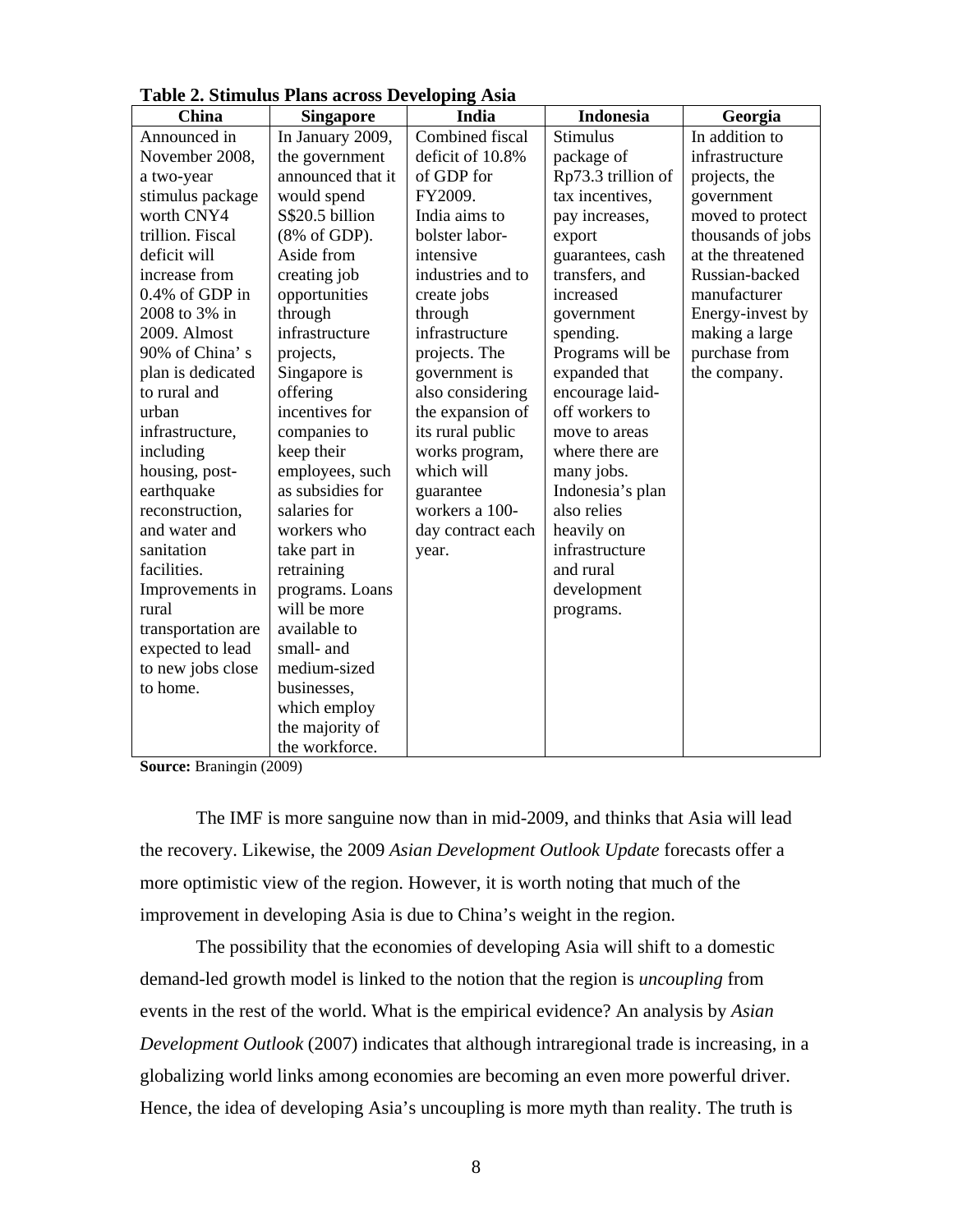that the rise in intra-Asian economic interdependence through investment and trade is being driven by globalization. Much intra-Asian trade is conducted by multinational corporations and their affiliates in the form of intra-firm and intra-industry trade that involves fragmentation of production. More than 70% of intra-Asian trade consists of intermediate goods used in production; of this, half is driven by final demand outside Asia. Nearly 80% of all exports from east and Southeast Asia are eventually bound for external markets. Of the total, about 60% is eventually consumed in the United States, the European Union (EU), and Japan. These three areas are still the main markets for east and Southeast Asia's exports after taking into account the share of the intermediate goods trade that is assembled and produced within the region but that is eventually shipped outside the region. Park and Shin (2009) conclude that although China is becoming more a consumer of final goods, it is still premature to see it acting as an independent regional engine. Its role of assembler still dominates, with final demand coming from the developed countries. Intra-regional trade in parts and components with China at the center is beneficial for developing Asia, but it also means that China does not have the capacity to become a growth engine for the region.

Therefore, it remains to be seen whether developing Asia will be capable of pulling the rest of the world or not. If China's recent high growth figures are interpreted with optimism in other countries and animal spirits return, then 2010 could witness a generalized and significant pick up in growth. Chinese authorities have indicated that loan growth will slow only gradually in 2010, to a targeted rate of about 20% (compared to 30% in 2009); stimulus spending will continue further boosting construction. If economic agents in the rest of the world do not react positively—for example because they may fear that China's high lending will lead to asset-price inflation (also fueled by low inflation and strong growth), unproductive investment, and excess capacity—then perhaps it will be too soon to claim victory. If it is true that the worst of the crisis is over, the Chinese authorities will then face the task of deciding when to relax on statesponsored stimulus programs. As noted above, China's growth is largely the result of massive credit expansion. The decision of how and when to ease back will be difficult, for if the stimulus is not withdrawn in a timely way, the desire not to stifle the recovery will risk overheating in asset markets. And it must not be forgotten that recovery of the world economy will depend on whether the financial crisis is truly over or not, as it is not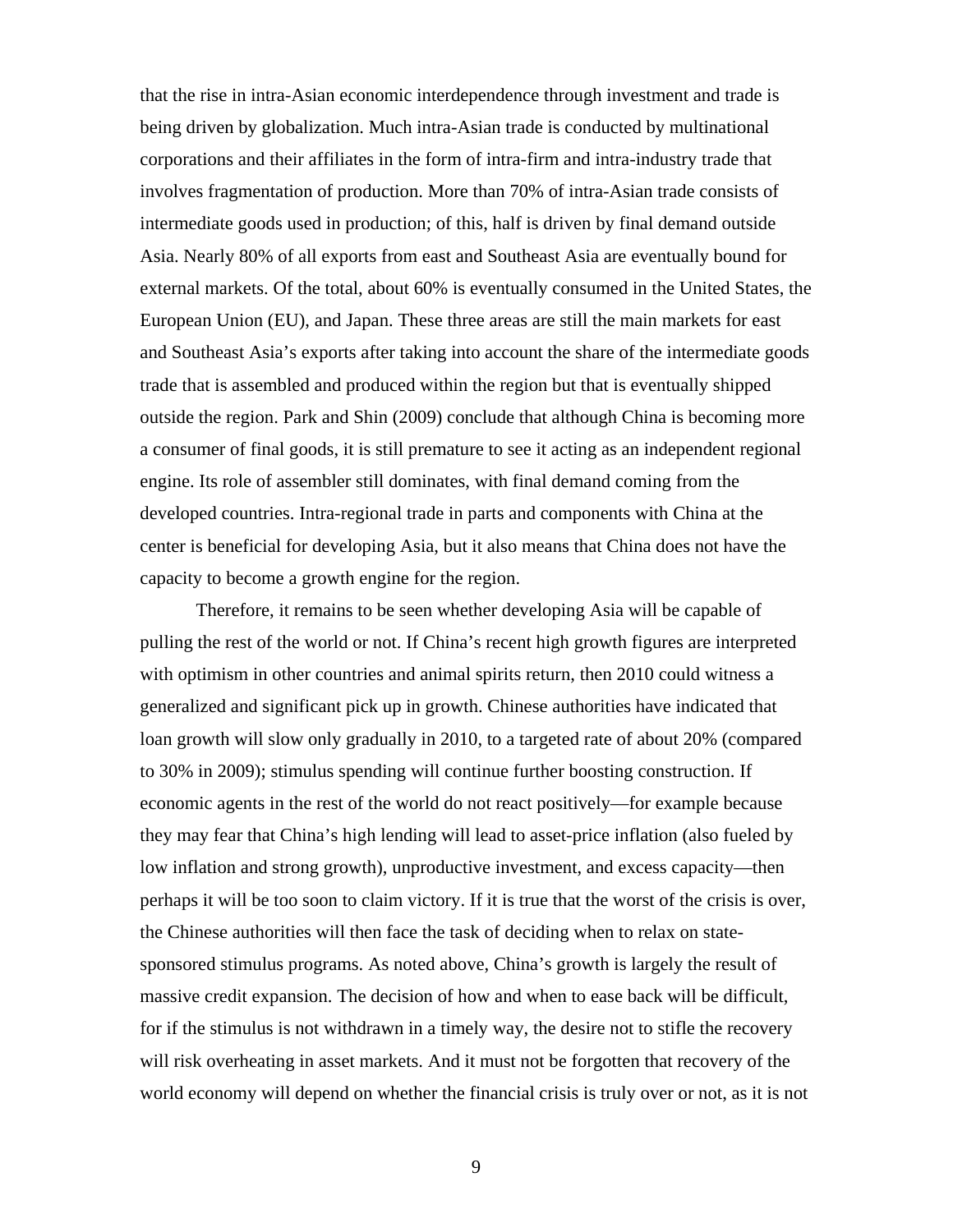well-known how the U.S. financial system has dealt with the subprime loans and the amount of them still in the system.

The key question is what type of recovery will take place (whenever it occurs). As I noted above, growth rates in the countries affected by the 1997–1998 financial crisis are significantly below precrisis rates, and unemployment has increased. I think that this crisis will see a reduction in potential output and employment rates, and that these trends will put downward pressure on wage rates, aggravating the risk of depressed consumption. I also foresee an increase in informality, typical of developing countries.

The October 2009 issue of the *World Economic Outlook* noted that often output does not recover to its precrisis trend and that the medium-term output losses following banking crises are significant: "Seven years after the crisis, output has declined relative to trend by close to 10% on average" (p. 125). Given the severity of this crisis, I have doubts that things will get back to normal soon (i.e., that there will be a strong recovery and, in particular, that employment will grow fast). The job crisis is far from over and the prospects of greater long-term joblessness can undermine confidence, thereby affecting consumption and investment decisions. In my view, economic recovery will remain both fragile and incomplete as long as the jobs crisis continues. For this reason, a premature exit from stimulus measures would be counterproductive and expensive in the long run.

# **4. CHINA AND THE NEED TO REBALANCE THE ECONOMY (OR, THE NEED TO AVOID A CRISIS?)**

For years, discussions about global imbalances have focused on Asia's need to rebalance its sources of growth from export-led to domestic demand-led (private consumption) and, consequently, on the need to spend more and save less. Given space constraints, I will only make a few remarks on the issue. My view is that the need to rebalance the world economy, as played by some, obeys more to political considerations than to economics.

First of all, this policy recommendation suffers from a fallacy of composition. It appears as if all Asian countries were running immense current account surpluses, and private consumption as a share of total income was excessively low. This is not true. Average private consumption as a share of GDP in the region is 55–60%, marginally below that of the OECD countries; it represents 70–80% of GDP in countries like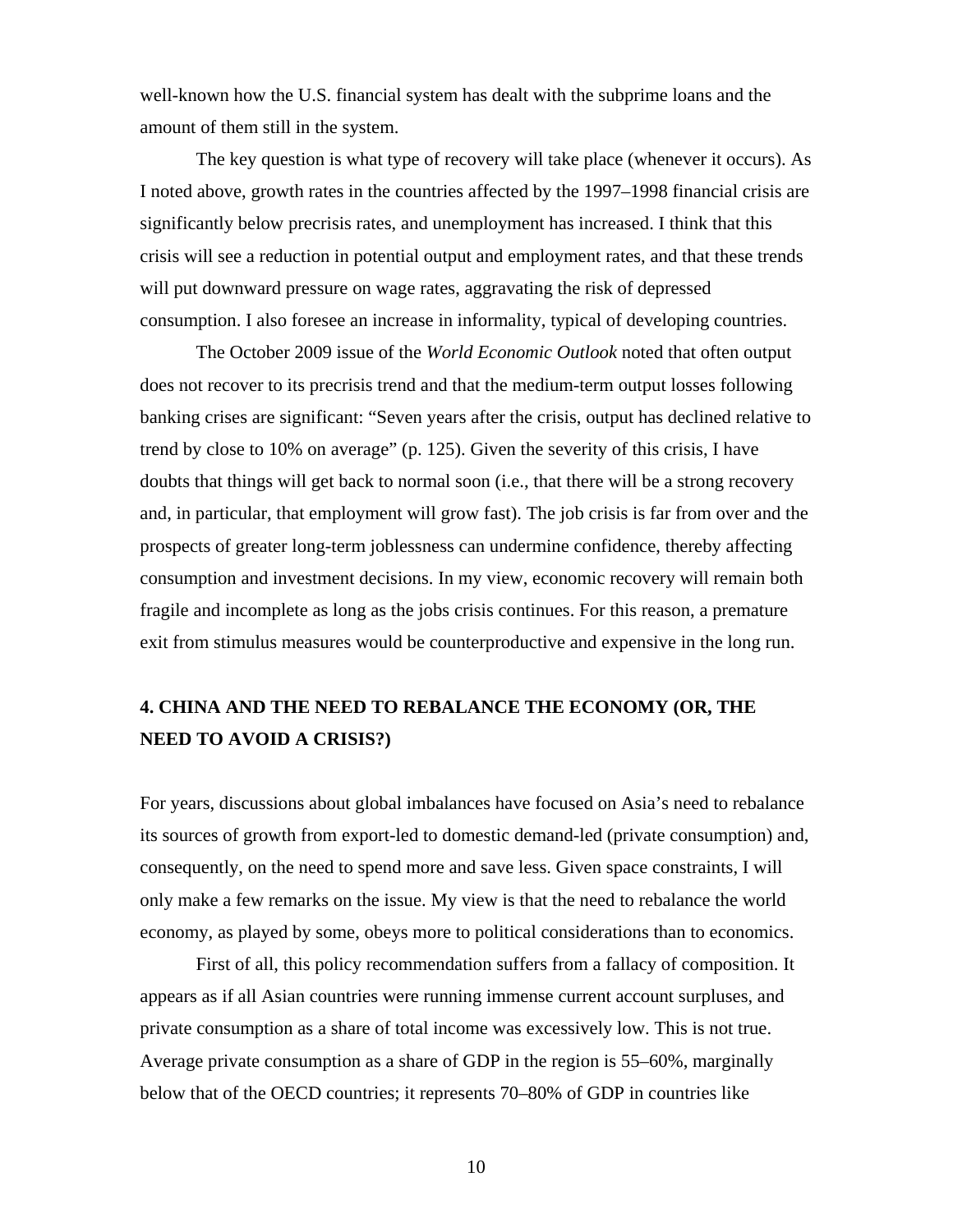Bangladesh, Cambodia, Philippines, Sri Lanka, or Pakistan. There is one country, however, where the share of private consumption in GDP is relatively low, well below 40% (and where it has declined by about 15 percentage points since 1990)—China.<sup>2</sup> This means that discussions have to concentrate on this country and not on the region as a whole. Second, China's problem is not that of a *low and stagnant* level of private consumption. Since 1980, consumption in China has grown at a staggering 15% per annum, and the country has been immersed in a consumer boom for years (car sales, travel, consumer goods, housing). The problem is that investment has grown at an even faster pace, at about 25% per annum between 2002 and 2008. This means that when analyzed in terms of shares in GDP, the share of private consumption has declined while that of investment has increased.

What could be the implications of a declining share of private consumption? The only way for China to achieve growth rates above 10% per annum for decades and to industrialize has been through very high rates of capital accumulation (Felipe et al. 2008). This rate can be written as follows: *K Y Y*  $\hat{K} = \frac{I}{K} \times \frac{Y}{K}$ , where  $\hat{K}$  is the growth rate of capital accumulation,  $\frac{I}{Y}$  is the share of investment in GDP, and  $\frac{Y}{K}$  is capital productivity (the inverse of the capital-output ratio). China's very high rates of capital accumulation were the result of increasingly high investment shares (reaching over 40% of GDP), accompanied by a decline in capital productivity.

What is the main source of China's high investment-to-output ratio? The main source is reinvested corporate profits, as a large share of these earnings were not paid as dividends and stayed within the companies. In 2007, these amounted to about 22% of GDP. The mirror image of the private consumption-investment dynamic is provided by the shares of wages and profits in GDP (which add up to unity by construction). The share of wages in China's national accounts has declined from almost 55% in the early 1990s to about 36% recently (with the consequent increase in the share of profits). This situation poses a conundrum: how can labor, as a class, accept a permanent decline in its share of the country's total output? The answer is that it is possible provided certain conditions are met. China's spectacular boom is driven by massive productivity gains and

 $2^2$  The other two countries where the share of consumption is slightly below 50% are Malaysia and Singapore.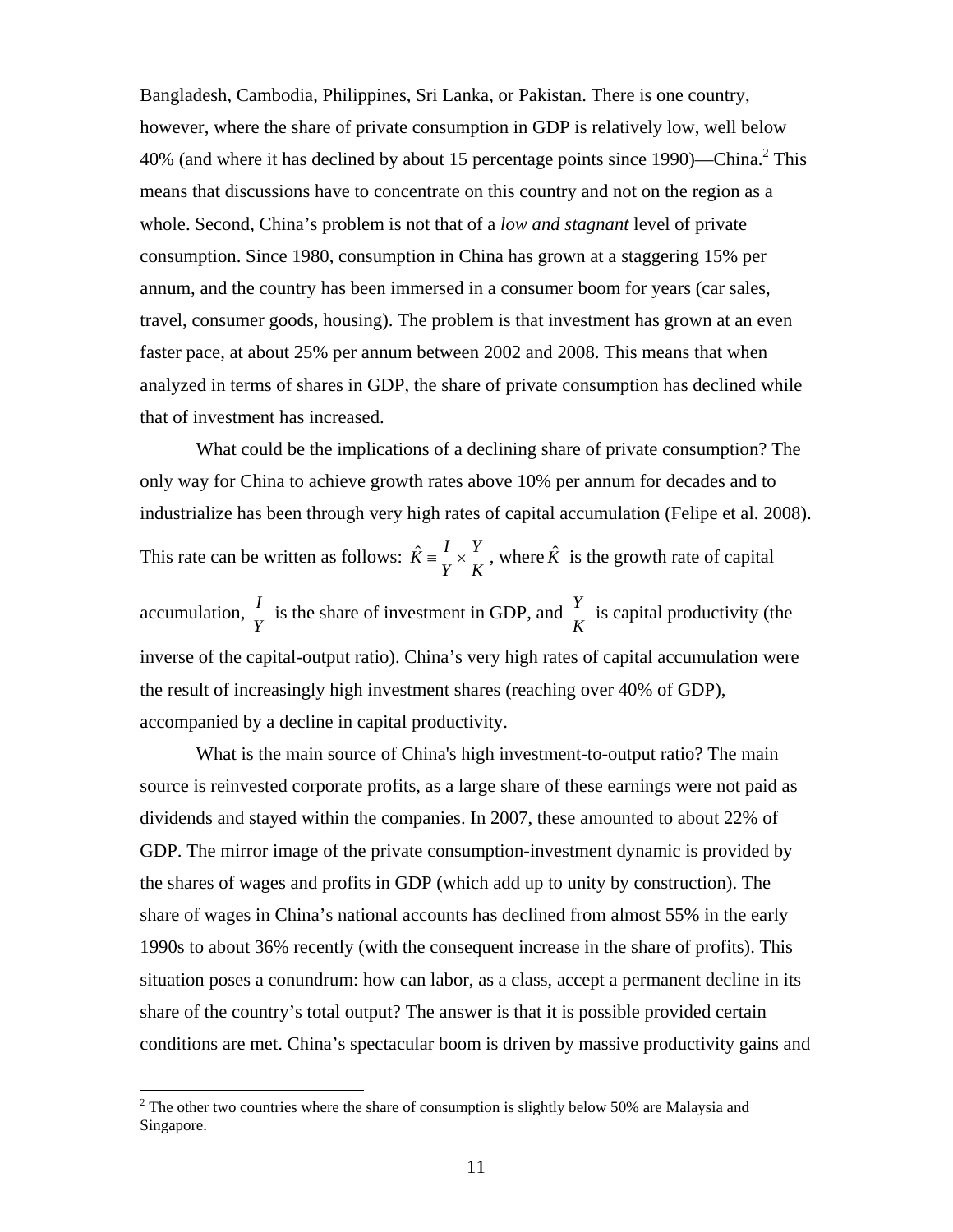increasing profits in manufacturing. As noted above, a large share of these profits is reinvested, which generates further manufacturing capacity (Felipe et al. 2008). It has been estimated that annual productivity growth in China's manufacturing sector grew at an average 20.4% per annum between 1995 and 2003. This allowed substantial growth in real income that translated into large wage rate increases, of about 15% per annum. This explains the decline in the labor share in total income. As a class, Chinese labor may be willing to accept this as long as wage rates continue increasing significantly.

In the long run, however, and as the country develops, it will be very difficult to maintain these dynamics. As the size of the service sector increases, China will not be able to achieve growth rates of 10% per annum. As this takes place, the economy will rebalance, since the economy's growth rate over the long run will be determined to a large extent by the growth of productivity in the service sector, the least dynamic sector of the economy (Baumol, Blackman, and Wolff 1989).

We can now return to China's declining consumption share and analyze its implications. Aggregate consumption can be characterized as an income share weighted consumption function:  $C = a + mpc_L(s^LY) + mpc_K(s^KY)$ , where *C* is consumption,  $mpc_L$ and  $mpc<sub>K</sub>$  are the marginal propensities to consume of labor and capital, respectively (i.e., workers spend  $mpc<sub>L</sub>$  percent of their additional income on consumption and capitalists spend  $mpc<sub>K</sub>$  percent of their additional income on consumption, respectively; in the case of China, I have estimated  $mpc_L = 0.50 > mpc_K = 0.37$ ), *P* denotes total profit income (and  $s<sup>K</sup> = (P/Y)$  is the capital share in income), *W* denotes total labor income (and  $s^L = (W/Y)$  is the labor share in income), and  $P + W = Y$ , where *Y* is the country's GDP. As the share of total income that goes to the owners of capital increases, workers have a lower income share because workers spend more and capitalists less on the margin, the overall marginal propensity of the economy (an income share weighted of the average of the two marginal propensities) to consume declines, implying that total consumption declines. This situation *may* lead to an underconsumption crisis, namely, a situation such that production is profitable, but the profits embedded in output cannot be realized due to deficient demand. This might eventually lead to reductions in capacity utilization, profit rates, investment, income, production, and, finally, in employment. Chinese policymakers should be aware of this chain of events, as China's key problem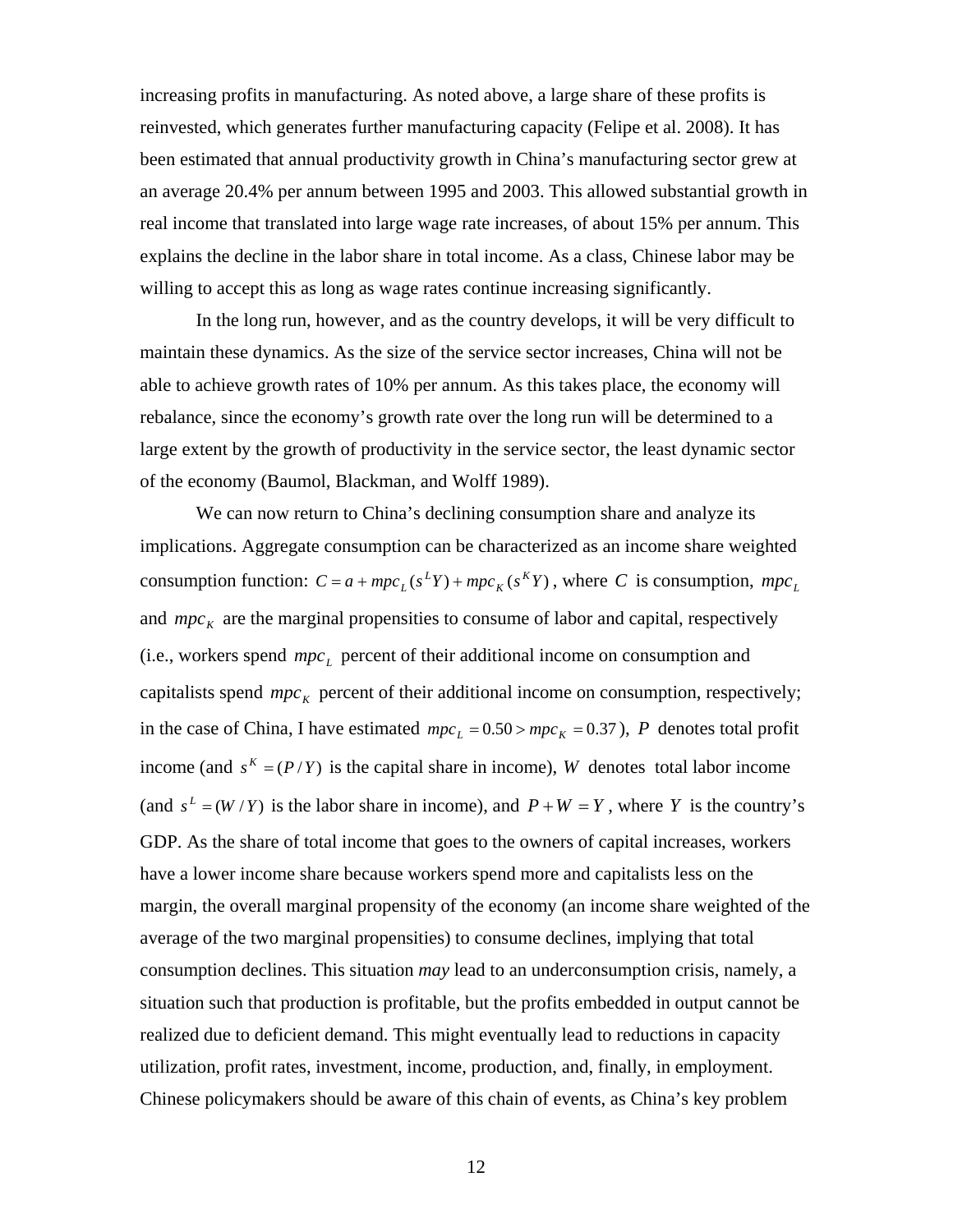for the next decades will be employment generation, the key to the country's political stability.

In my view, the key challenge for China's policymakers during the next decade is to maintain a growth model whose ultimate outcome is employment generation and to avoid an underconsumption crisis. It is in this sense that China needs to rebalance its economy. Economic reforms should have this as background. Increases in spending in social infrastructure, such as education, healthcare, and the environment, as well as the gradual opening of markets to increase price competition or the development of the credit card market will be important in this rebalancing. If high investment continues being China's chosen strategy, then a decrease in indirect taxation of essential goods is advisable and an increase in taxation of nonessential goods, so that given the differential in marginal propensities, overall consumption tilts toward essentials. Finally, it is important to make sure that real wages of low-paid workers (who consume essential goods) increase. This is a challenge because investment-driven employment will probably induce inflationary pressures as the supply of necessities is limited. The increase in employment will increase the overall wage bill in nominal terms, but not in real terms (as prices have increased), and most likely real wages will decline.

China is still a relatively poor economy and, in the medium to long term, exports will have to continue playing a key role in its development. The reason is that the objective of the export-led growth strategy is not just to gear the economy toward exports. Rather, it is a development strategy based on upgrading and diversifying the economy. As Felipe et al. (2010) document, the reason China has done very well in the last decades is its capacity to upgrade and diversify its export basket.

Moreover, a major shift from export-led growth into domestic demand-led growth will require the development of different sectors of the economy, which requires a significant shift in resources, the transformation of the productive structure, and internal changes and reforms.

As a mater of principle, policies that lead to a gradual shift to domestic demandled growth should be welcome, especially in the context of the current crisis. The stimulus packages can play an important role if they focus on investment in infrastructure development (but not in sectors already burdened with too much capacity) and on labor-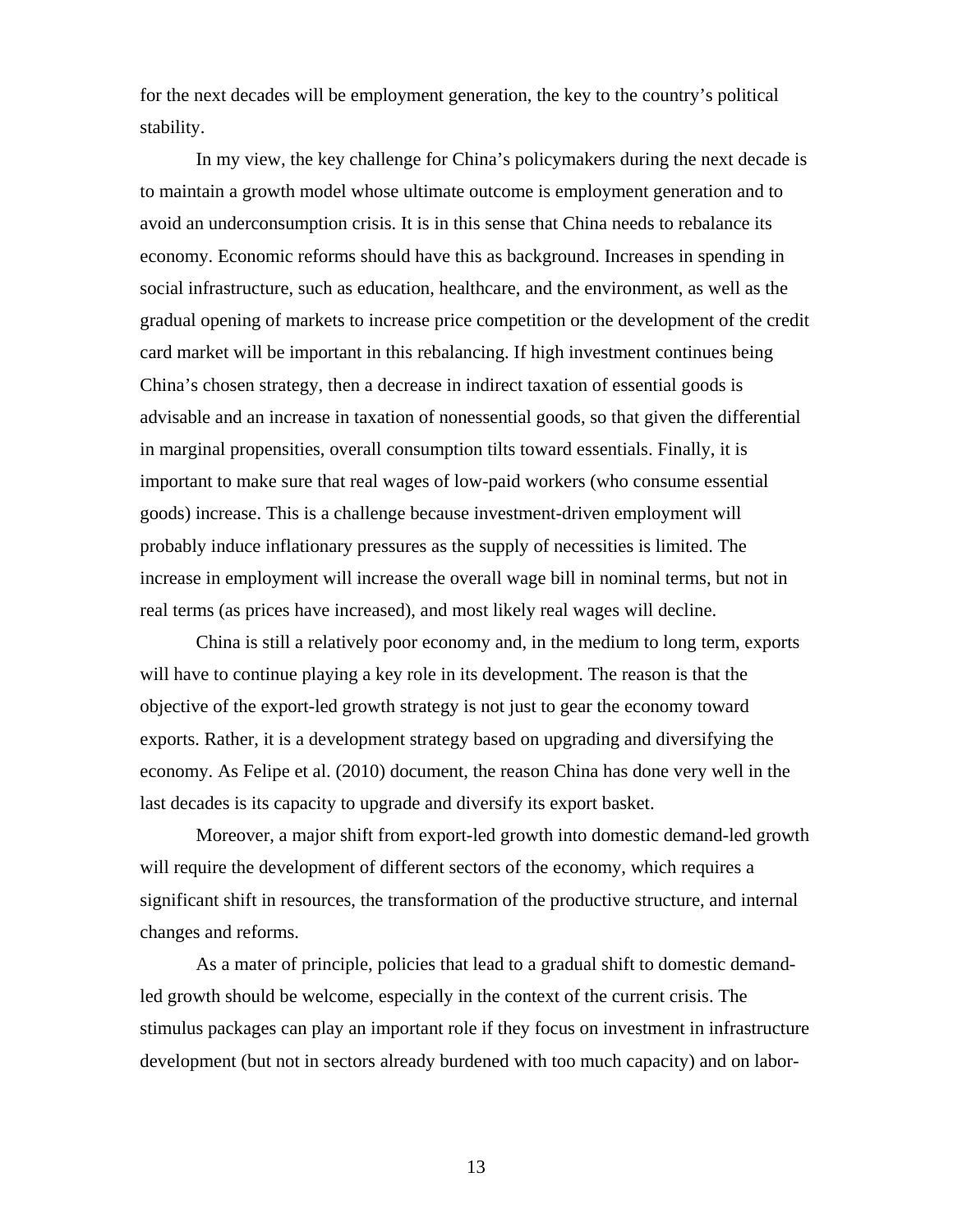intensive sectors.<sup>3</sup> Moreover, export-led growth and domestic demand-led growth need not be incompatible development strategies for China (as well as for many other countries in the region). In the end, the magic recipe is about achieving a golden combination between export-led growth and domestic demand-led growth. As Rodrik (2009) has argued, what matters for growth is the expansion of industrial activities (manufacturing in particular), and these can increase without increasing trade, *if domestic demand also increases*.

Finally, the question of whether China's exchange rate is undervalued or not, and whether its exchange rate policy gives it some advantage, has been debated for quite some time. Some argue that a stronger yuan would help rebalance China's economy, making it less dependent on exports. However, China rejects the accusation that its exchange rate policy gives it an unfair advantage. The Chinese argue that during the last few years the yuan has appreciated. However, the fact is that by keeping a more or less fixed exchange rate (pegged to the dollar), China is not in control of its monetary policy (it is importing America's). Related to this point is the view that Chinese savings are needed to finance the U.S. current account imbalance. This is absolutely incorrect, as Chinese dollar savings cannot preexist the U.S. current account deficit. Rather, it is the purchase of imports by Americans—which result from U.S. domestic credit creation that provides the dollar savings accumulated by the Chinese (Felipe 2009: 266). Indeed, China (and the rest of the world in general) depends on U.S. domestic credit creation to fund its desire to save dollar-denominated U.S. financial assets. From this point of view, the misleadingly called imbalances are simply the result of consumer choices driven by different rates of time preference for consumption and savings, and policies aimed at correcting them are futile and can even be harmful.

<sup>&</sup>lt;sup>3</sup> Paradoxically, as an important part of China's stimulus package focuses on state-directed lending for investment, the country's dependence on investment will remain. It is important that public investment remains strong. As China becomes more market oriented, private investment-led growth will make the financial system increasingly fragile and the country will be more prone to financial crises (Minsky 1973).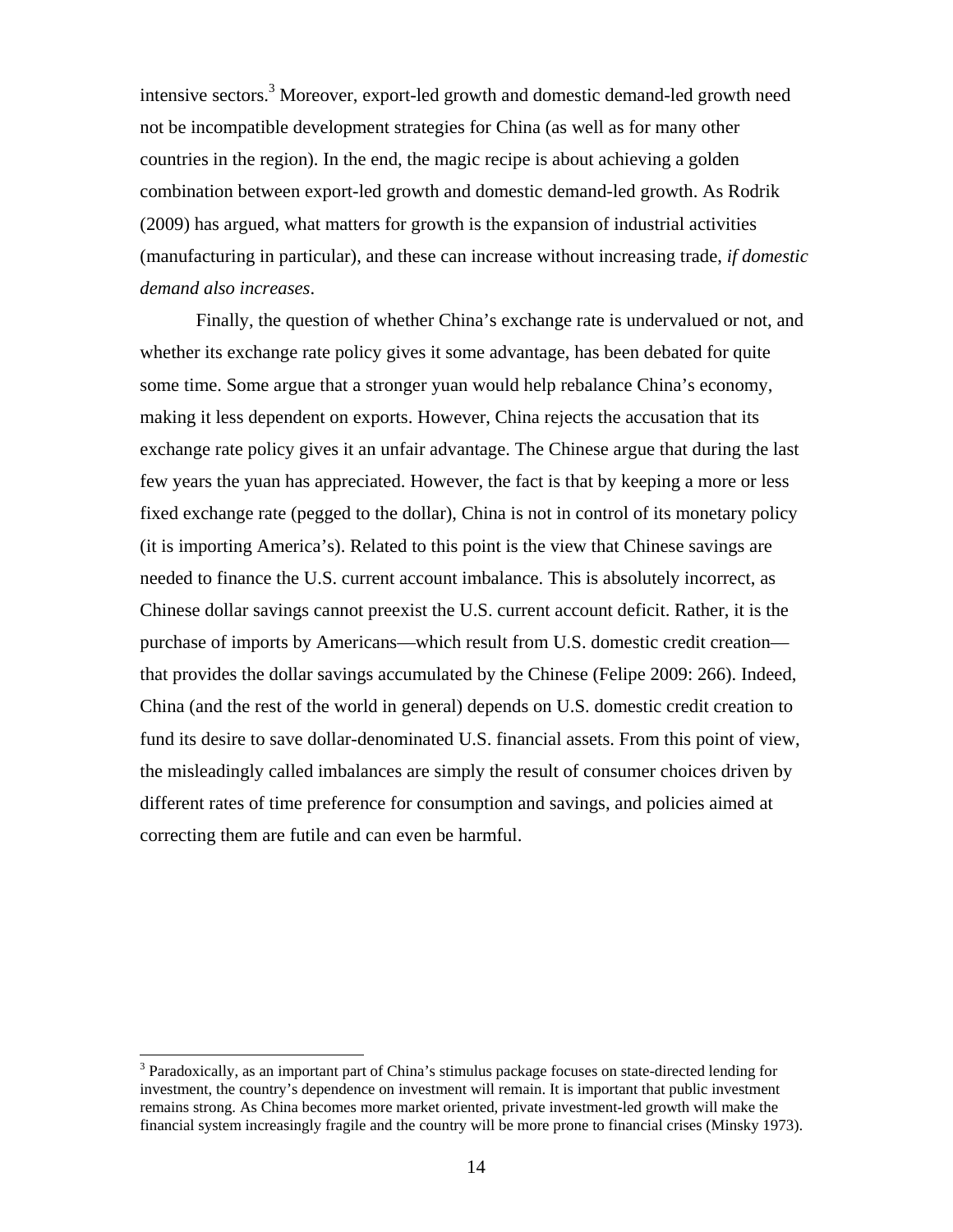# **5. DEVELOPING ASIA'S MEDIUM- AND LONG-TERM GROWTH AND DEVELOPMENT PROSPECTS**

As noted earlier, the *Asian Development Outlook Update* 2009 is optimistic and bets on a V-shaped recovery of the region, led by east and south Asia. Data for the second quarter of 2009 on industrial production and exports indicate that there is light at the end of the tunnel. The key will be to maintain coherent monetary and fiscal policies in the form of easy monetary policy and strong fiscal stimulus. As I argued earlier, it is still premature to relax the stimulus measures and to tighten monetary policy, as this could derail a fragile recovery.

What will happen after this crisis ends and, in particular, what new global financial system emerges as a consequence of the turmoil is anybody's guess. It will all depend on many factors, both political and economic. For example, the 1973–1982 crisis witnessed a process of liberalization that proved successful in reducing labor costs for business. The world also saw important changes in some areas of the third world. China, for example, started opening and became a huge market for developed countries' products. Today, some fear that this crisis may lead to a process of deglobalization that would have negative consequences for the whole world. Another determining factor will be the changing balance of power between creditor and debtor nations.

Apart from these key underlying and deep socio-political factors, there are economic factors that help us understand the duration of crises and what determines growth in the medium to long term. These factors can be summarized in what is known as "structural change," that is, the process whereby workers shift across sectors and economies learn how to produce and export different (more diversified and sophisticated) baskets of products.

In this vein, recent research by Hausmann et al. (2008) concludes that a measure of a country's export structure (of products), which captures the flexibility of an economy to adapt to external shocks, and encapsulates the potential for further structural change is an important predictor of crisis recovery. This measure, which they call *open forest*, is a weighted average of the *sophistication* of all potential export goods of a country (i.e., those goods not yet exported with comparative advantage), where the weight is the *density* or distance between each of these goods and the economy's present export basket.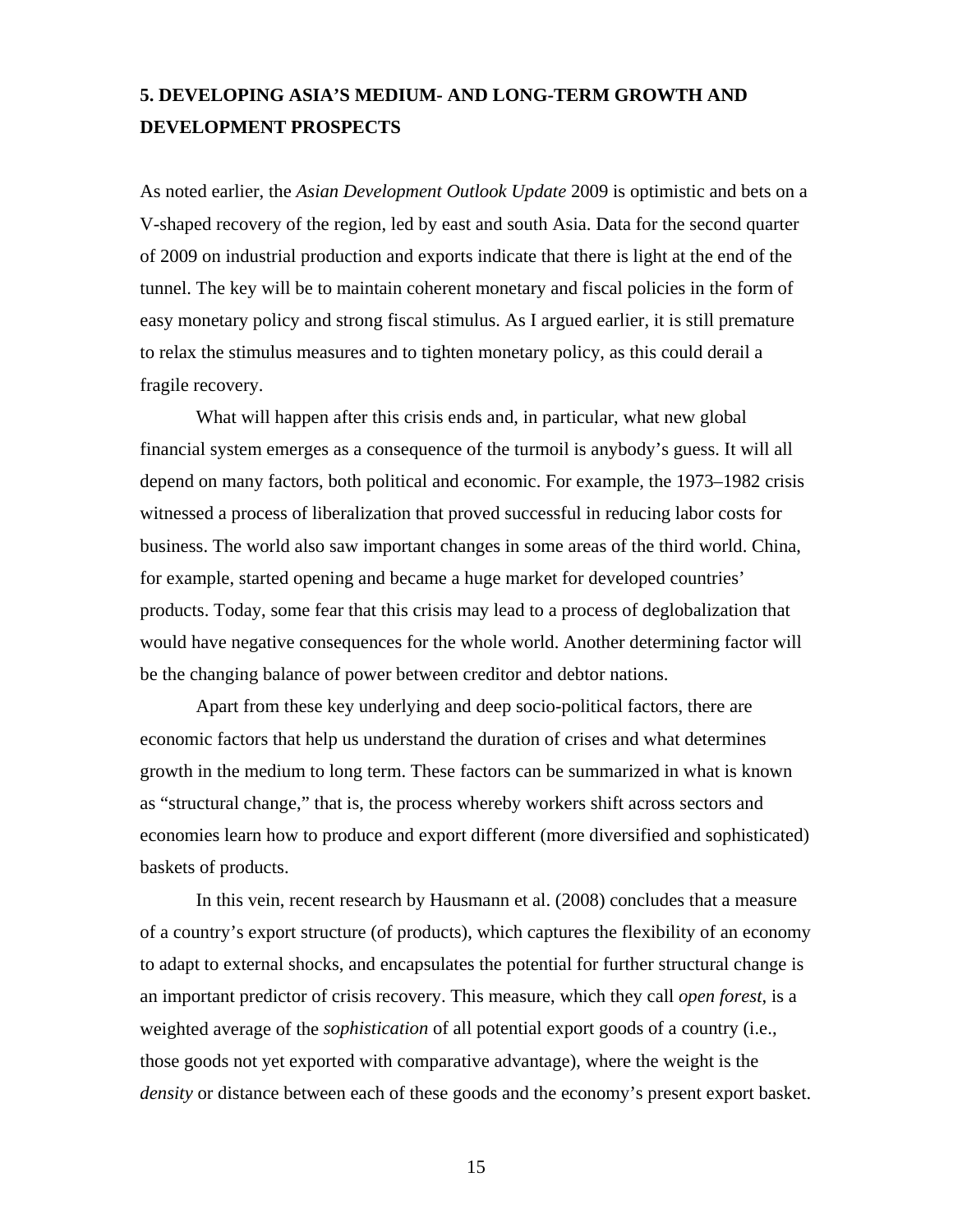*Density* (distance) in this context is not a physical concept; rather, it measures how close (far) a commodity not exported with comparative advantage is to the country's export basket. It is a proxy for the probability that a country can successfully export a "new" product (i.e., that it acquires revealed comparative advantage in it). The sophistication of a good is calculated as a weighted average of the incomes per capita of the countries that export the product.<sup>4</sup>

I have calculated *open forest* for 105 countries using data for 2006. I work with a highly disaggregated data set covering almost 800 products. First, I calculate the number of products in which a country exhibits revealed comparative advantage (i.e., when the share of the product in the country's export basket is greater or equal than the one in the world's basket) out of the 800. Suppose a country has revealed comparative advantage in 200 of the 800 products. These 200 products represent the country's current export basket. Second, I calculate the sophistication of each of the 800 products. Third, I calculate the distance between the current export basket (the 200 products in which the country has revealed comparative advantage) and each of the 600 products not exported with comparative advantage. Fourth, I compute open forest as the sum of the 600 multiplications of *density* times *sophistication*. This measure reflects the (expected) value of the goods that the country could potentially export (i.e., the other 600 products that it currently does not export with comparative advantage). This value, therefore, depends on how far the non-exported goods are from the current basket (i.e., distance, or the probability that the country can export them), and on how sophisticated these nonexported goods are. Hausmann el al.'s (2008) analysis indicates that countries with a higher open forest, that is, with a more flexible export basket (in the sense that this allows

<sup>4</sup> Open 
$$
\_
$$
 Forest<sub>c</sub> =  $\sum_{j} \left[ \frac{\sum_{i} \varphi_{ij} x_{ci}}{\sum_{i} \varphi_{ij}} (1 - x_{cj}) PRODY_j \right]$ , where  $\omega_{cj} = \frac{\sum_{i} \varphi_{ij} x_{ci}}{\sum_{i} \varphi_{ij}}$  is the density and

 $\overline{\mathcal{L}}$  $\vert$ ⎨  $\lceil$  $=\begin{cases} 1 \text{if } RCA_{i,j} \geq 1 \text{ for country } c \\ 0 \text{ if } RCA_{i,j} < 1 \text{ for country } c \end{cases}$ *x i j i j*  $\int_{c_i, c_j}$  0 if RCA<sub>i</sub>, <1 for country 1if RCA,  $\frac{1}{i} \geq 1$  for country ,  $\varphi_{i,j} =\begin{cases} \text{if } K \subset A_{i,j} \leq 1 \text{ for counting } t \\ 0 \text{ if } D \subset A_{i,j} \leq 1 \text{ for } \text{conv}(m) \end{cases}$ ;  $\varphi_{ij}$  denotes the proximity or probability that the country will

shift resources into good  $j$ , given that it exports good  $i$ ;  $PRODY<sub>j</sub>$  is a measure of the sophistication of product *j* (not exported with comparative advantage), calculated as a weighted average of the income per capita of the countries that export it; and  $\omega_{ci} PRODY_i$  is the expected value (in terms of the sophistication of exports) of exporting good *j* .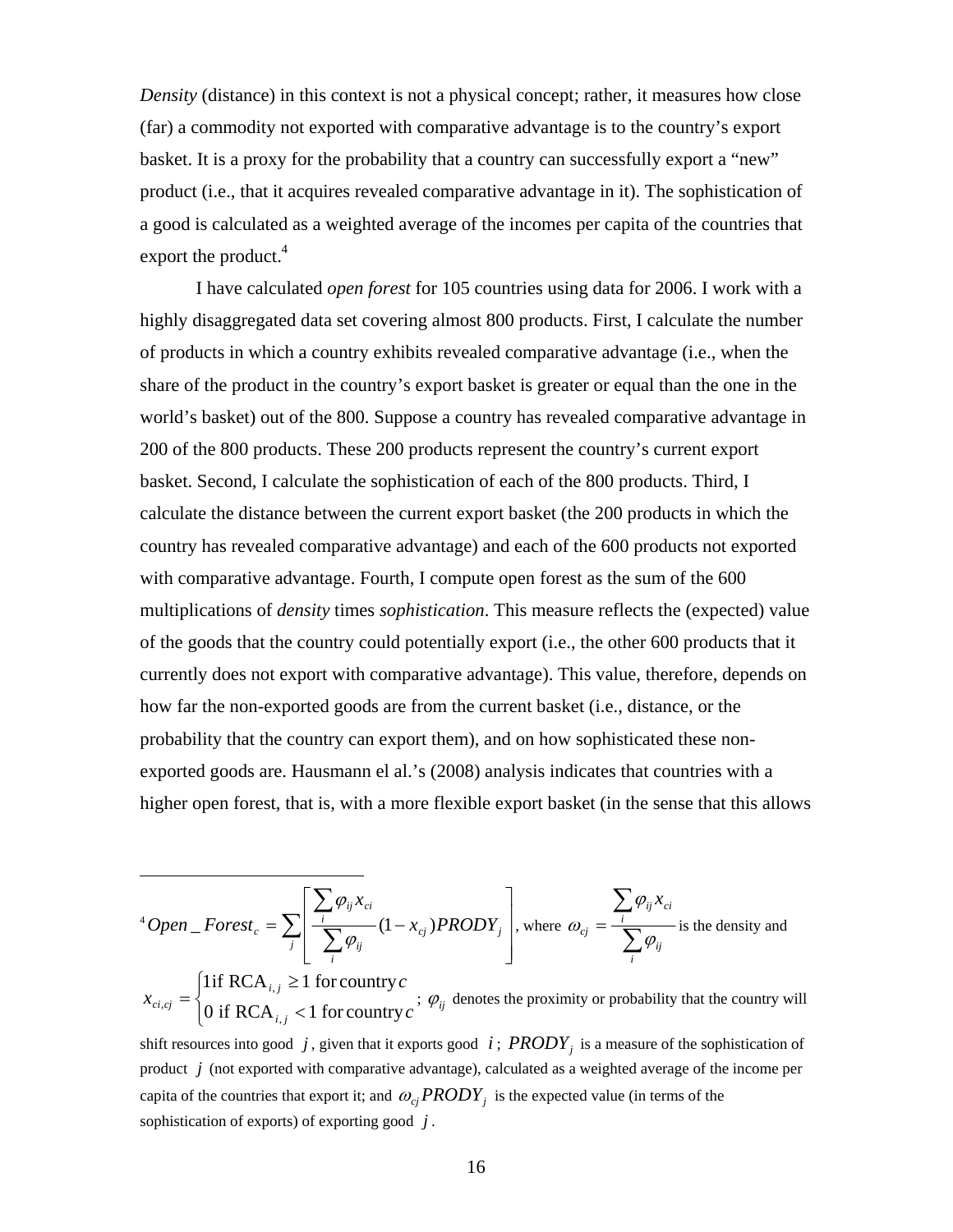jumping into other products more easily) are better prepared to react successfully to adverse export shocks.

After calculating open forest for the 105 countries in the analysis, I have estimated the statistical relationship between this variable and income per capita, its square, the investment-output ratio, and the number of export destinations. This is shown in figure 1. It is worth noting that the relationship is quadratic, an inverted U-shaped, indicating that open forest increases up a given level of income per capita (about \$27,000) and then it starts declining. Open forest varies significantly across countries. There are countries with a low income per capita, but whose open forest is as high as those of countries in the \$20,000–\$40,000 per capita range. Likewise, large variations in open forest can also be observed within a relatively low range of income per capita (e.g., \$1,000–\$5,000).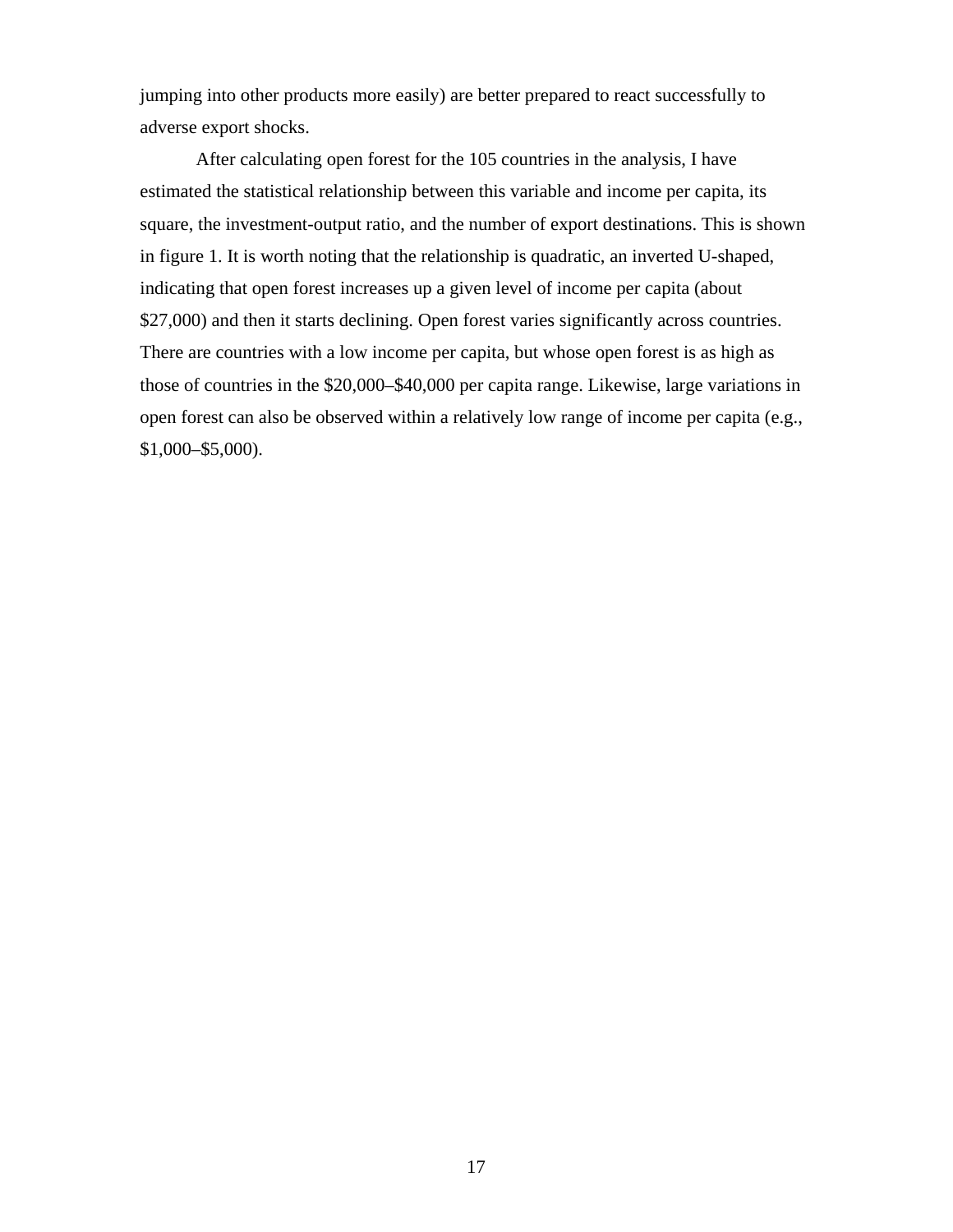

|  |  | <b>Figure 1. Opportunities for Economic Transformation: Open Forest</b> |  |  |
|--|--|-------------------------------------------------------------------------|--|--|
|  |  |                                                                         |  |  |

| <b>Countries with actual</b><br>open forest higher than<br>predicted | <b>Countries with actual</b><br>open forest lower than<br>predicted | <b>Countries with similar</b><br>actual and predicted open<br>forest |
|----------------------------------------------------------------------|---------------------------------------------------------------------|----------------------------------------------------------------------|
| Kyrgyz Rep. (1,379; 516)                                             | Malaysia (1,699; 1,911)                                             | Hong Kong, China (1,801; 1,939)                                      |
| India (2,548; 1,716)                                                 | Armenia (928; 1,204)                                                | Singapore (1,556; 1,529)                                             |
| Indonesia (2,096; 1,548)                                             | Rep. of Korea (2,025; 2,333)                                        | Viet Nam (1,664; 1,675)                                              |
| Thailand (2,288; 1,858)                                              | Mongolia (693; 1,006)                                               | Pakistan (1,331; 1,364)                                              |
| China (2,414; 2,107)                                                 | Georgia (839; 1,158)                                                | Philippines (1,143; 1,182)                                           |
| Tajikistan (472; 238)                                                | Kazakhstan (799; 1,313)                                             |                                                                      |
| Uzbekistan (723; 565)                                                | Azerbaijan (543; 1,142)                                             |                                                                      |
|                                                                      |                                                                     |                                                                      |

**Source:** Author's calculations

**Note:** The first figure in parenthesis is the value of the *actual* open forest, while the second is that of the *predicted*.

Developed countries have, in general, comparative advantage in more products than developing countries, indicating a higher level of export diversification. This may be interpreted to indicate that these countries have lower possibilities for further diversification. However, this is not exactly what matters for purposes of open forest. Developed countries have comparative advantage in sophisticated products (e.g., some types of machinery). These products are "close" to many other sophisticated products (e.g., other types of machinery or chemicals) in the sense that there is a high probability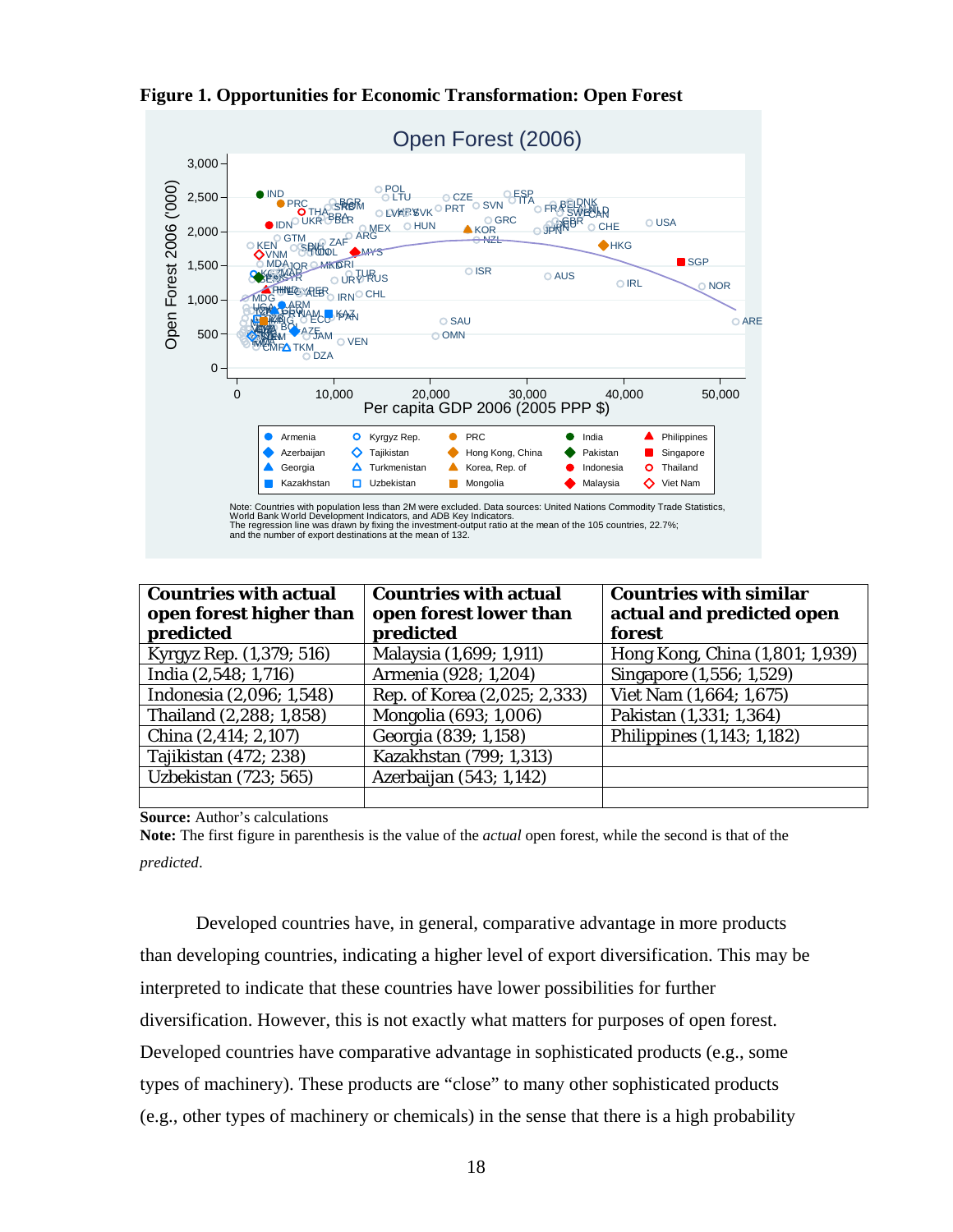that the country can export new products successfully (i.e., that it can acquire comparative advantage) because they use capabilities that are similar to the ones it already possesses. On the other hand, there are products that are "far" from the current basket (i.e., high distance and hence low probability that the country acquires comparative advantage in them) and most likely developed countries will probably not export. These products tend to have low sophistication (e.g., natural resources, some agricultural products) and contribute little to open forest. Therefore, even though developed countries have revealed comparative advantage in the export of a large number of goods (some developed countries in about 300 products out of the almost 800 in the analysis), many of the products that they do not export with comparative advantage are highly sophisticated and the probability of exporting them is high. Hence the relatively high open forest of these countries.

In the case of many developing countries, even though they can potentially export many products (those in which they do not have revealed comparative advantage) and most of them are sophisticated (e.g., machinery), the probability that these countries export them is low because they do not have the capabilities to do it (i.e., they are far from the current export basket). Hence the low open forest of these countries.

The line in figure 1 provides the expected value of open forest given income per capita; to draw it, I fix the investment-output ratio and the number of export destinations at their sample's averages, 22.7% and 132, respectively. The table below the figure splits the Asian countries into three groups: (i) those whose actual open forest is higher than the one predicted by the regression; (ii) those whose actual open forest is lower than the one predicted by the regression; and (iii) those countries where actual and predicted are about the same. I also show actual and predicted open forest values.

The results show that India and China have very high open forest values, among the highest in the world, and significantly higher than the regression predicts. This is also the case of Indonesia and Thailand. This group also contains three of the ex-Soviet Republics in central Asia: the Kyrgyz Republic, Tajikistan, and Uzbekistan (these three countries have very low open values, especially the last two). This is remarkable given their low income per capita. This analysis provides a powerful explanation for why these countries have been star performers and why, if the right policies continue being implemented, they are poised to have a bright medium- to long-term future. These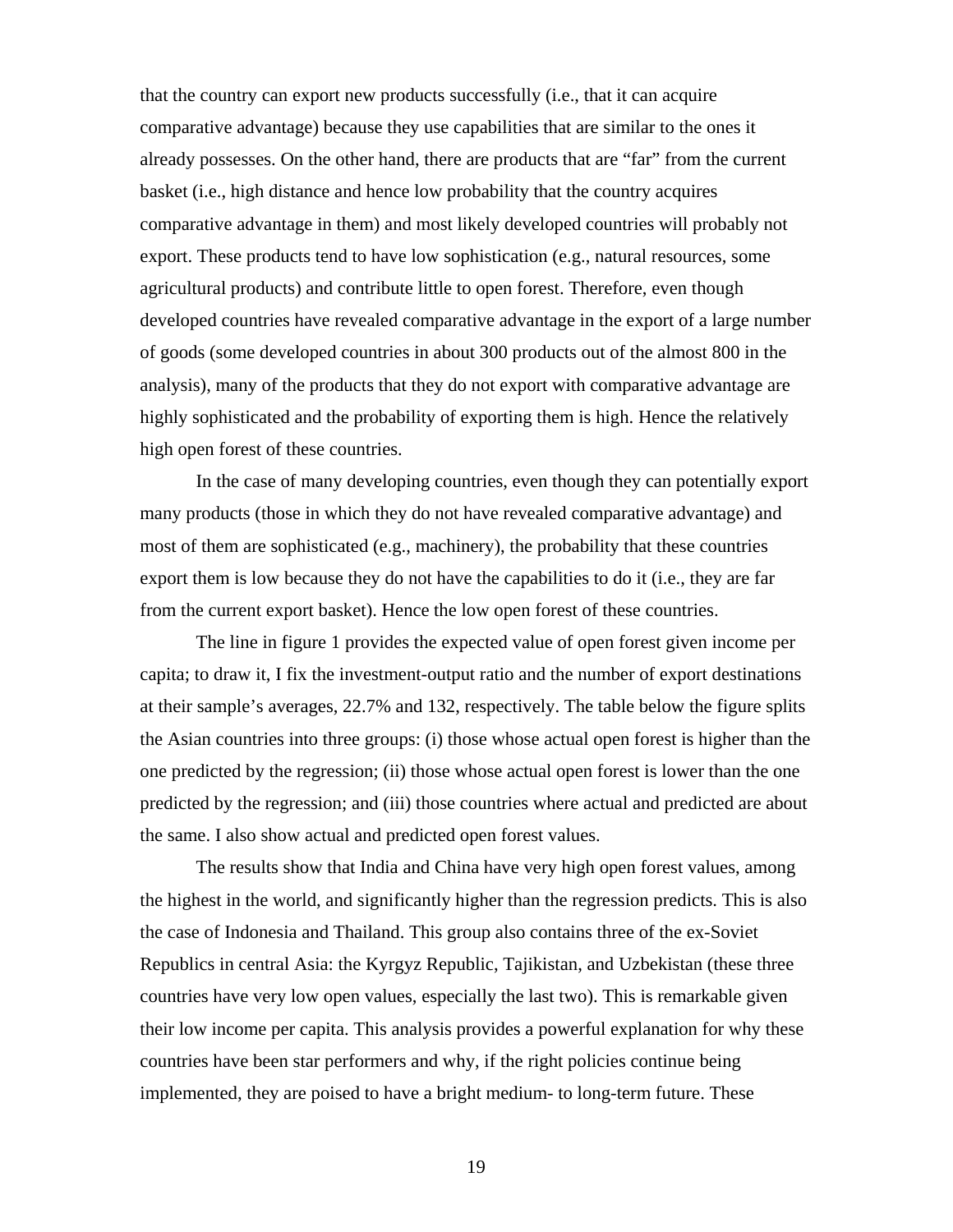countries implemented an export-led growth model that, among other things, led to the diversification of their export baskets and, in doing so, they gained comparative advantage in exports of relatively sophisticated products that are "close" to other sophisticated manufactures (this is clearly the case of China). They achieved this by developing their industrial capabilities, rather than by specializing according to their static comparative advantages. This is the secret of their success and the lesson for other developing countries: an export orientation focusing on diversification of manufactures and increasing sophistication.<sup>5</sup>

Korea, Malaysia, some of the ex-Soviet Republics of central Asia, and Mongolia have open forest values below the predicted ones. It is difficult to explain why the first two have actual values below the predicted ones (although both of them have high open forest, especially South Korea). Explaining the second group, however, is easier. The reason is to be found in the structure of their actual export basket, dominated by fuels and raw materials. These are relatively unsophisticated products, as they are largely exported by other developing countries. These products require very specific capabilities (e.g., think of oil production) that cannot be easily redeployed for the production and export of other goods. Hence, sophisticated products are far from their current export basket (i.e., the probability of exporting them successfully is low). The result is a low open forest. Countries such as Venezuela, Saudi Arabia, Chile, or Russia, among others (all of them exporters of natural resources) have the same problem. It is obvious that these countries have to diversify their export basket if they want to succeed in the medium to long term.

### **6. THE FUTURE OF DEVELOPING ASIA**

In the coming decades, countries across developing Asia will have to pay attention to two key issues (Felipe and Hasan 2006; Felipe 2009). The first is continued structural transformation, that is, the transfer of resources (especially labor) from low-productivity activities, essentially in agriculture, into high-productivity activities in industry and services (i.e., also the more sophisticated activities). This is the key to high and sustained growth. Second, they will have to bring the goal of full employment of the labor force to the top of the policy agenda. Unemployment and underemployment are pervasive across

 $<sup>5</sup>$  Hausmann et al. (2007) show that that, controlling for initial income level, the initial level of</sup> sophistication of the export basket is a good predictor of future growth.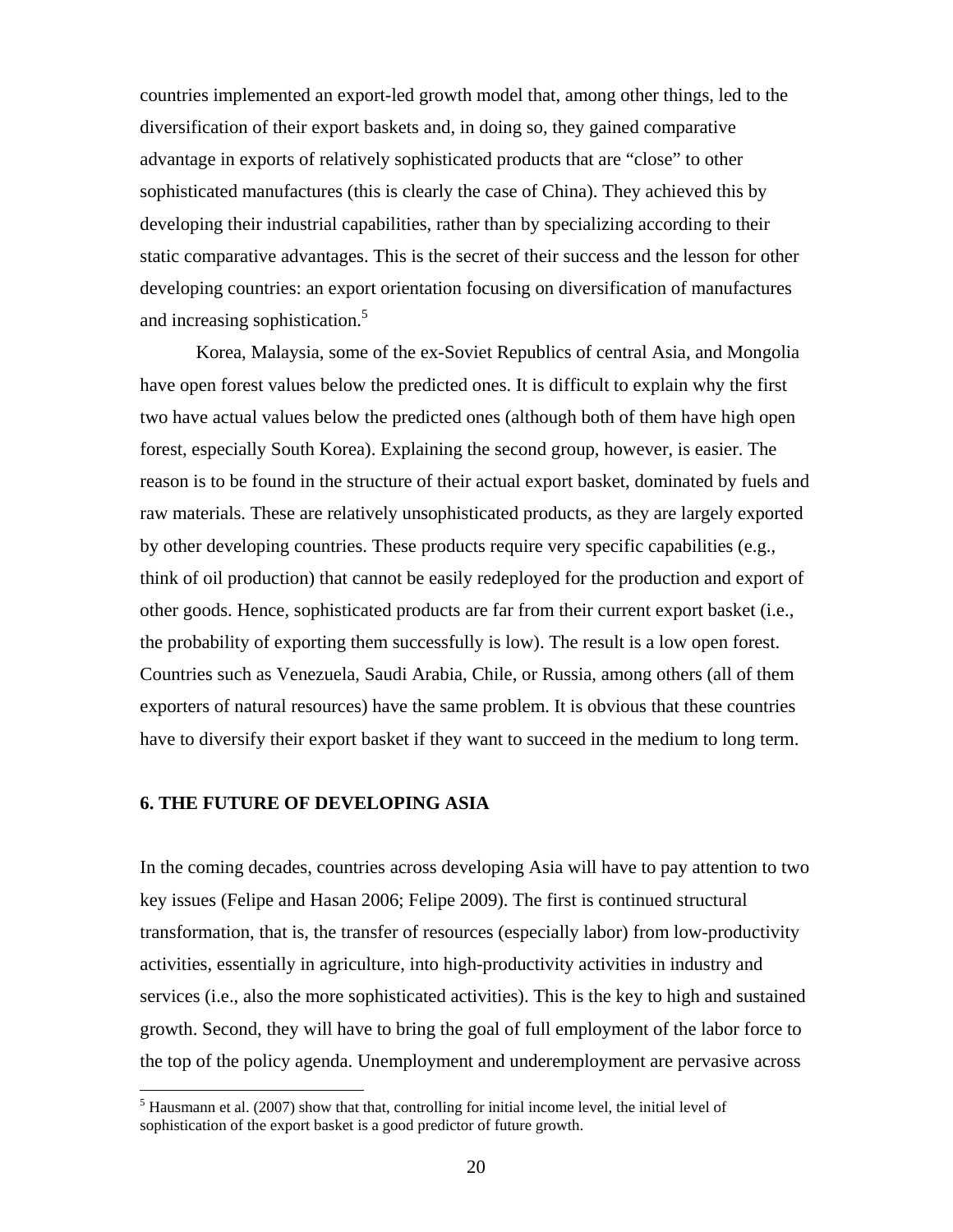developing Asia and sooner or later this problem will become policymakers' biggest headache. Felipe and Hasan (2006) estimate the there are about 500 million people unemployed and underemployed in developing Asia. Unemployment has increased in much of the region during the current crisis. In the case of China, and despite the massive stimulus package (and growth in 2009 at slightly over 8%), the China Development Research Foundation has estimated that over 40 million workers have lost their jobs as a consequence of the crisis.

Many countries in this region of the world have been praised for their exceptionally high growth rates during the last few decades. Structural change has had a lot to do with it. Although in many countries the largest employer continues to be the agricultural sector (including China and India), a significant share of agricultural employment has been transferred to industry and, in particular, services (activities of higher productivity); this, together with an export-led model driven by the emphasis on increasing the sophistication and quality of the export basket, explains, to a significant extent, the region's excellent performance. However, often high growth has not translated into the required job creation (given the number of entrants into the labor force), with the result that unemployment and underemployment have increased. One reason why this has occurred is that structural transformation involves significant reallocation of labor across sectors and it is very difficult to coordinate these shifts in such a way that the workers laid off from one sector find jobs in another one that is expanding. Moreover, often new techniques are highly labor-saving, with the consequence that huge new investments in plant and equipment might require low amounts of labor. In recent years, employment in China has grown by only 1% per annum despite the high GDP growth, pointing to a low employment elasticity. Felipe and Hasan (2006: 114) estimate that while in the 1980s it took a 3% growth rate of output to induce 1% increase in employment, in the 1990s, China needed to grow by 8% to generate the same result.

Moreover, for decades, governments and central banks in many developed and developing countries have been more concerned with keeping inflation low at the cost of maintaining relatively high unemployment rates.

For these reasons, while growth is important, it cannot be the ultimate objective of public policy. Policymakers across Asia must implement policies that lead to the full employment of the labor force. An economy running at full employment creates a high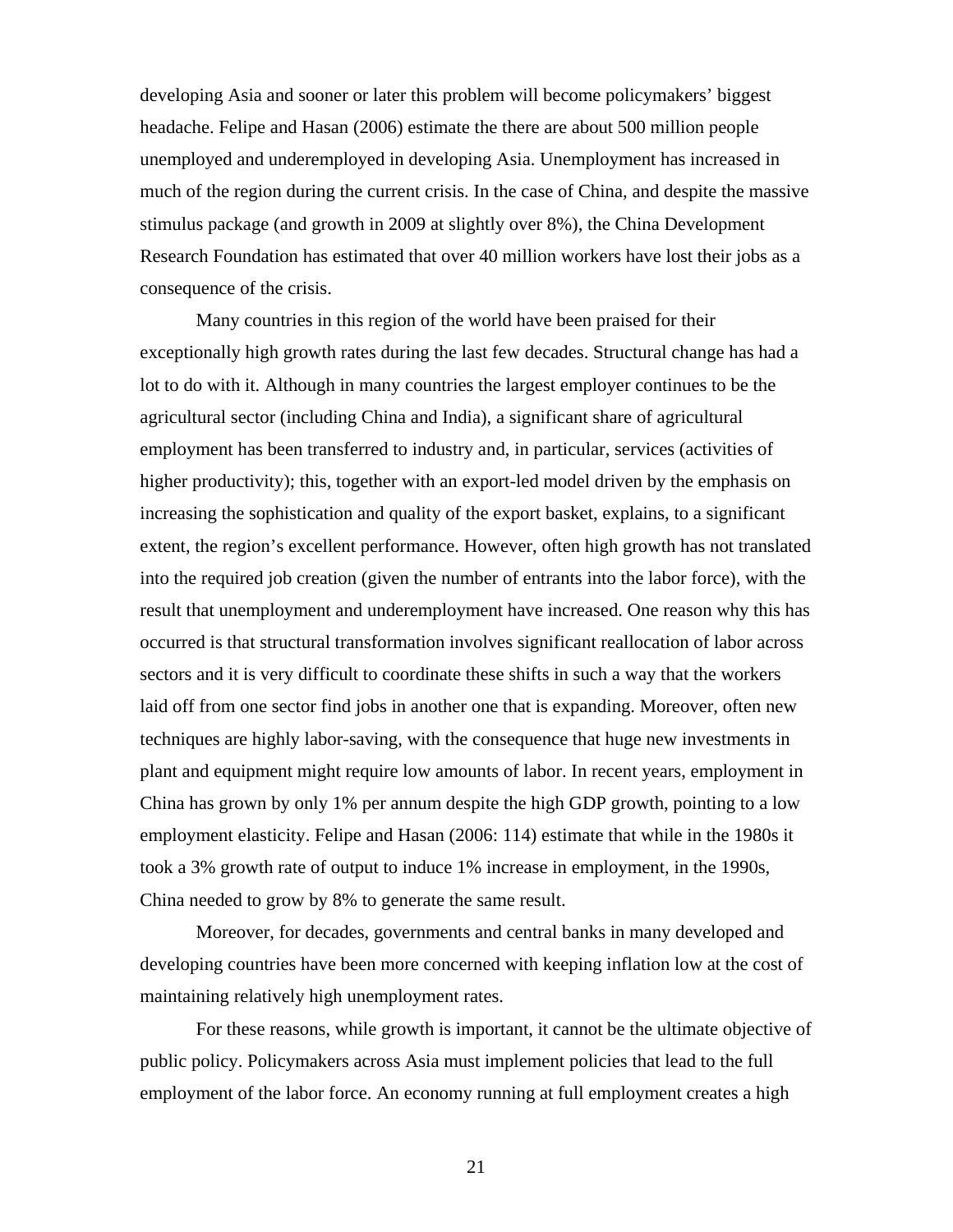level of overall purchasing or spending power. This will lead to more buoyant markets, businesses, investment, and employment. Moreover, an economy operating at full employment has the capacity to deliver great individual and social benefits. The economic and social costs of unemployment and underemployment are huge. They not only have economic significant economic costs (e.g., loss of potential output and income, lower tax revenues due to a lower tax base, deterioration of labor skills, and productivity), but also add to poverty, misery, malnutrition, and social injustice. Overall, a full employment economy will provide everyone with opportunities. It is the most direct way to achieving the ultimate objective of economic policy, namely to improve the long-run well-being of *all* the people in the country, especially the most disadvantaged.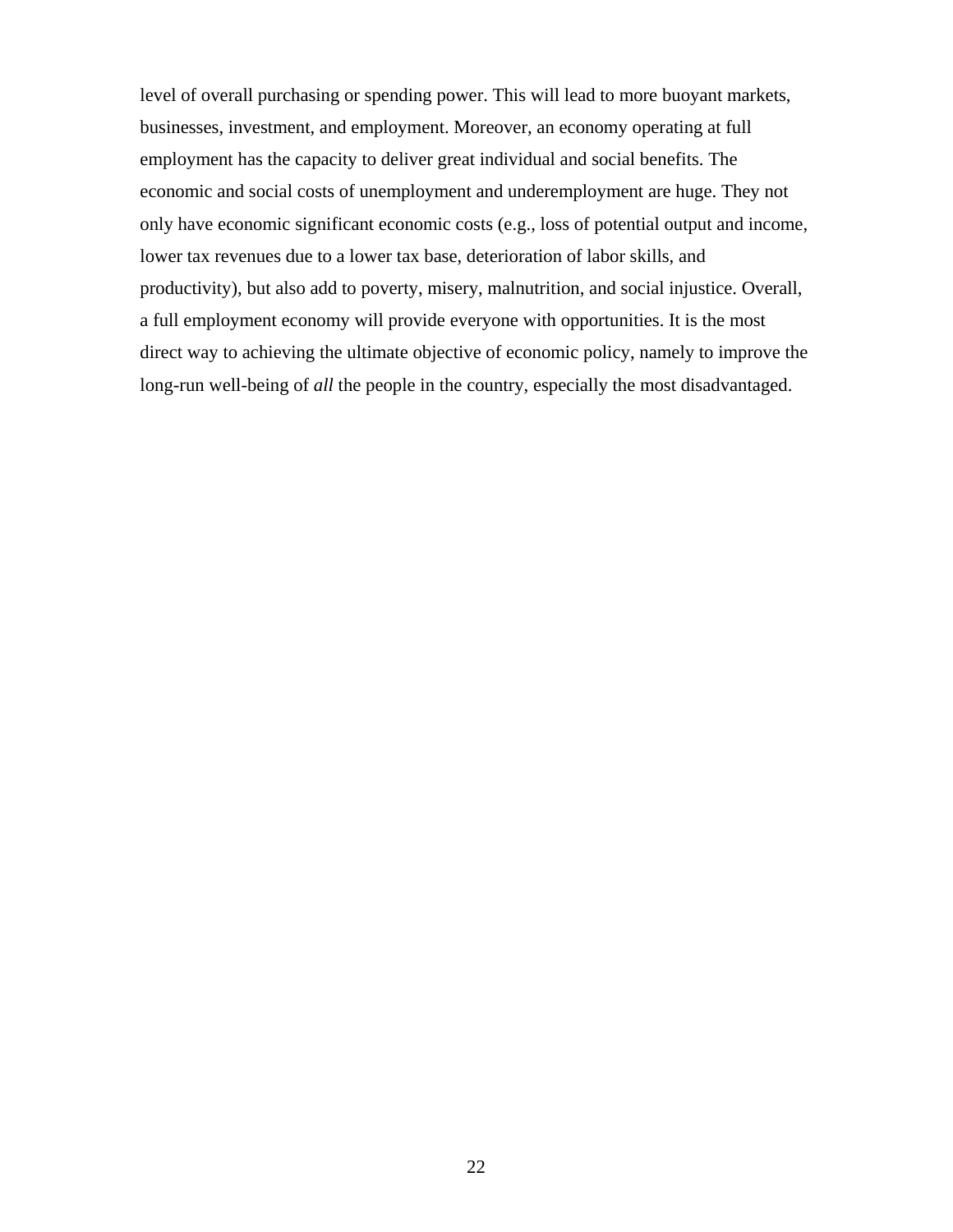#### **REFERENCES**

Asian Development Bank (ADB). 2007. *Outlook* and *Outlook Update.* Manila, Philippines: Asian Development Bank.

————. 2008. *Outlook* and *Outlook Update.* Manila, Philippines: Asian Development Bank.

————. 2009. *Outlook* and *Outlook Update.* Manila, Philippines: Asian Development Bank.

- Baumol, W.J., S. Blackman, and E.N. Wolff. 1989. *Productivity and American Leadership: The Long View*. Cambridge, MA: MIT Press.
- Braningin, William. 2009. "A Long, Hard Journey Back to Job Growth in Asia." In *Development Asia*. Manila, Philippines: Asian Development Bank.
- Felipe, Jesus. 2009. *Inclusive Growth, Full Employment and Structural Change: Implications and Policies for Developing Asia*. London: Anthem Press.
- Felipe, Jesus, and Rana Hasan (eds.). 2006. *Labor Markets in Asia: Issues and Perspectives*. London: Palgrave Macmillan.
- Felipe, Jesus, Editha Laviña, and Emma Xiaoqin Fan. 2008. "The Diverging Patterns of Profitability, Investment and Growth of China and India, 1980–2003." *World Development* 36(5): 741–774.
- Felipe, Jesus, Norio Usui, and Arnelyn Abdon. 2010. "Why has China succeeded? And why it will continue to do so. A look into the product space." Mimeograph. Manila, Philippines: Asian Development Bank.
- Gupta, Souvik, and Jacques Miniane. 2009. "Recessions and Recoveries in Asia: What can the past teach us about the present recession?" Working Paper No. 150. Tokyo: Asian Development Banks Institute.
- Hausmann, Ricardo, Jason Hwang, and Dani Rodrik. 2007. "What you export matters." *Journal of Economic Growth* 12(1): 1–15.
- Hausmann, Ricardo, Francisco Rodriguez, and Rodrigo Wagner. 2008. "Growth Collapses." in Carmen M. Reinhart, Carlos A. Vegh, and Andres Velasco (eds.), *Money, Crises and Transition*. Cambridge, MA: The MIT Press.
- International Labour Organization (ILO). 2009. *World of Work Report 2009*. International Labour Organization.
- International Monetary Fund (IMF). 2009. *World Economic Outlook*. April and September. Washington, DC: International Monetary Fund.